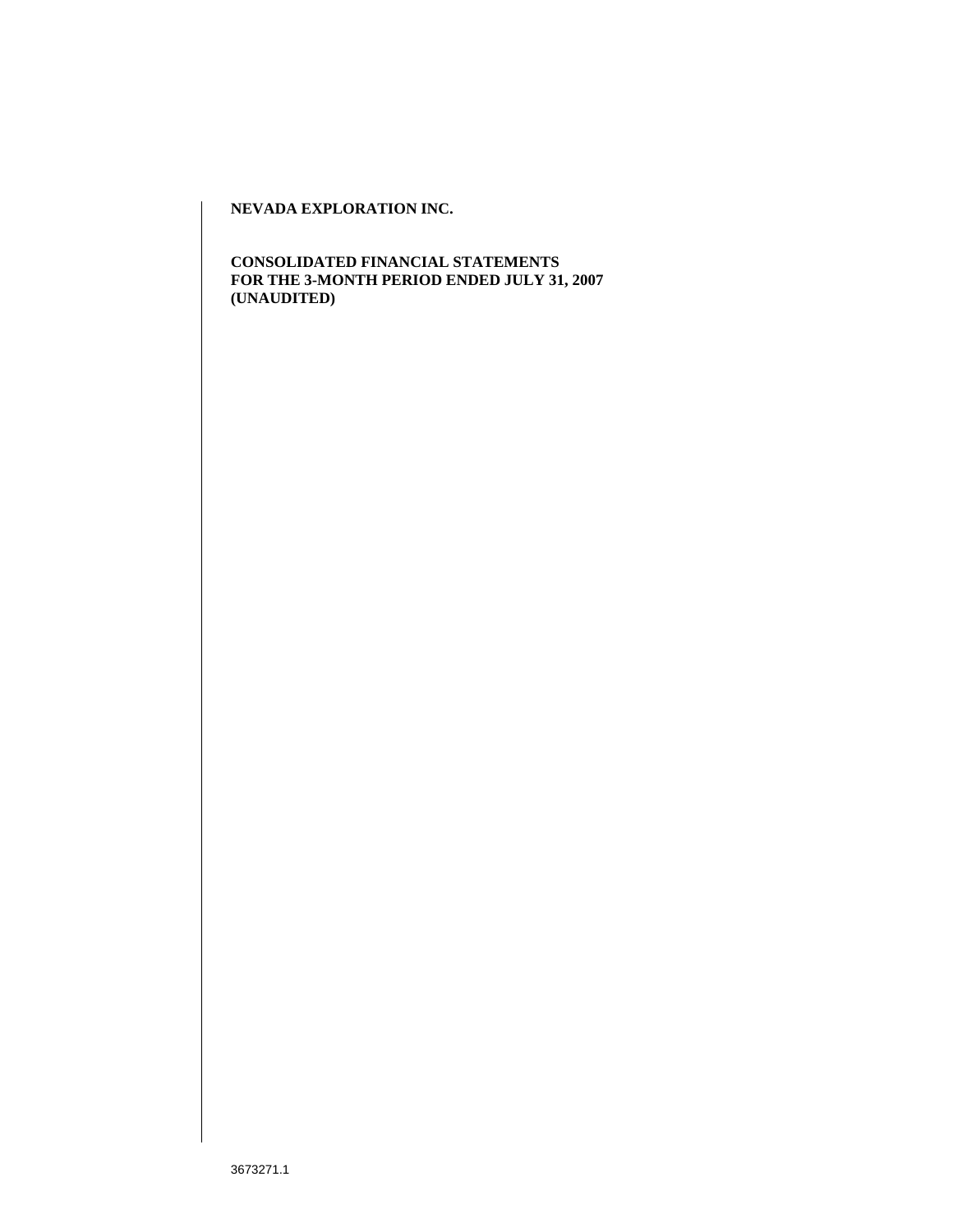## **TABLE OF CONTENTS**

| <b>NOTICE TO READER</b>                  |         |  |  |  |
|------------------------------------------|---------|--|--|--|
| <b>CONSOLIDATED FINANCIAL STATEMENTS</b> |         |  |  |  |
| Statements of operations and deficit     |         |  |  |  |
| <b>Balance</b> sheets                    |         |  |  |  |
| Statements of cash flows                 |         |  |  |  |
| Notes to financial statements            | 5 to 18 |  |  |  |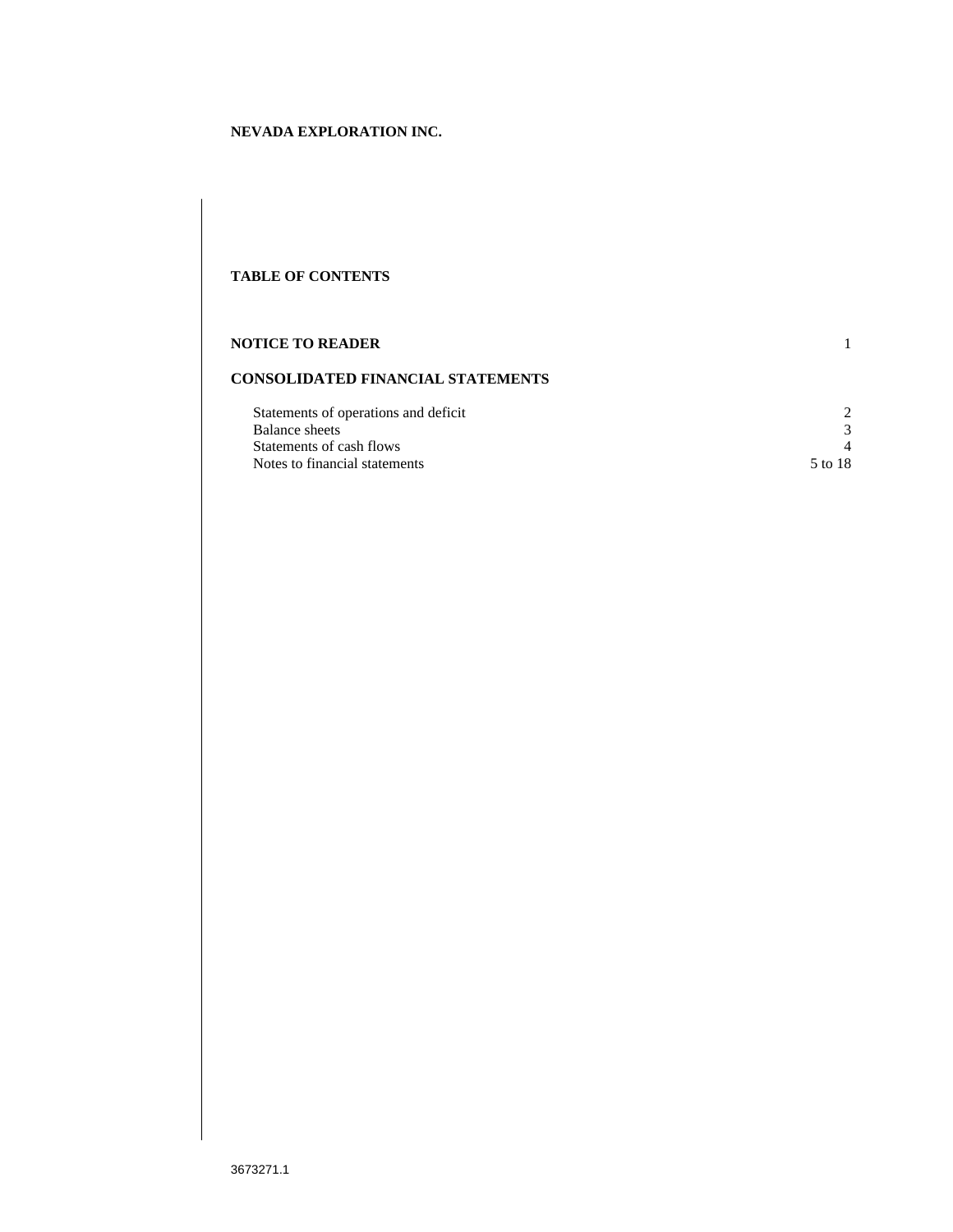# **NOTICE TO READER**

The accompanying unaudited interim financial statements have been prepared by the Company's management and the Company's independent auditors have not performed a review of these financial statements.

Toronto, Ontario September 26, 2007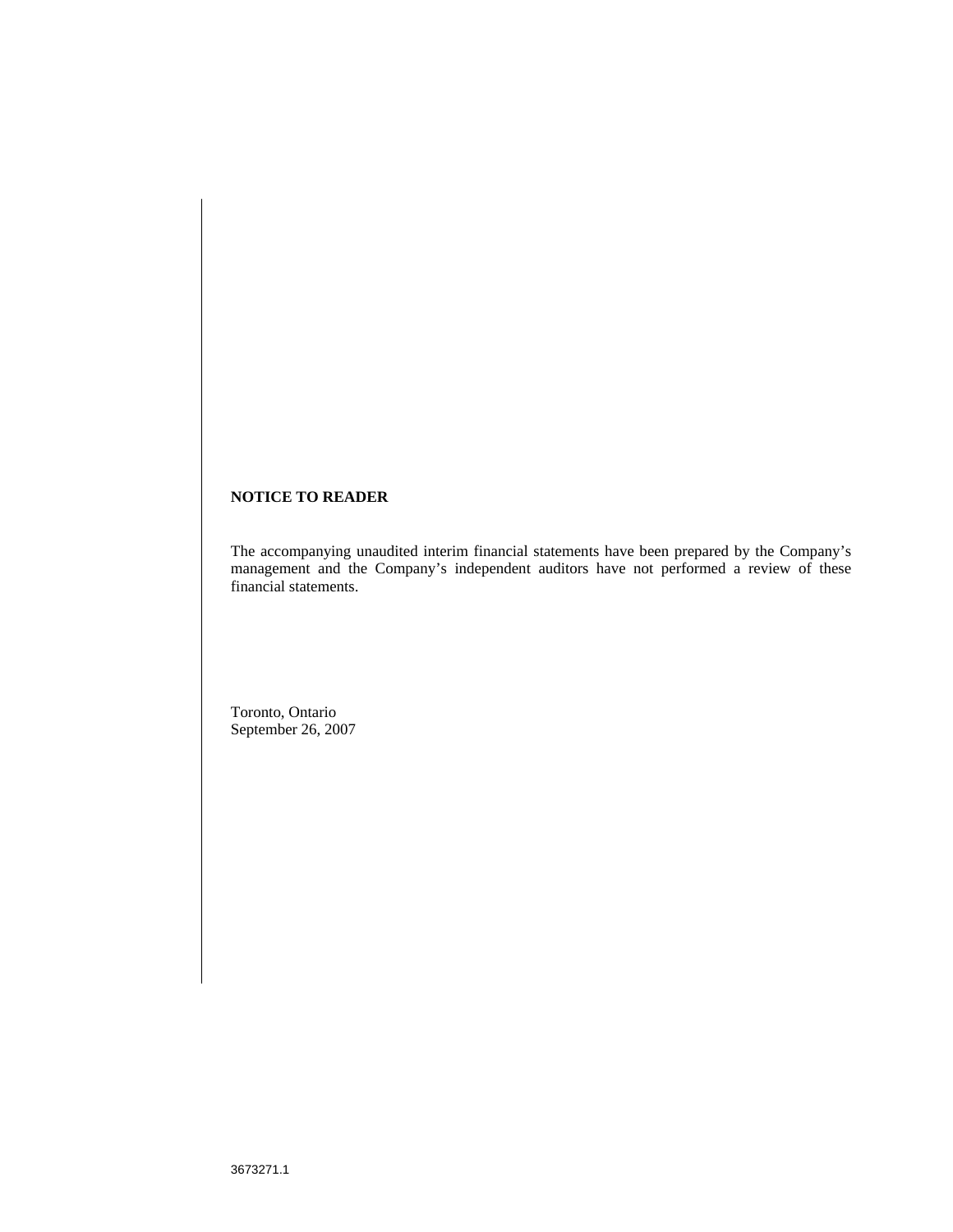### 2. **CONSOLIDATED STATEMENTS OF OPERATIONS AND DEFICIT FOR THE 3-MONTH PERIOD ENDED JULY 31, 2007 AND 2006** (In Canadian Dollars)

|                                               | <b>July 31,</b>       | July 31,                                                                                                                                                                                                                                                                                                                                                                                                                                                                   |
|-----------------------------------------------|-----------------------|----------------------------------------------------------------------------------------------------------------------------------------------------------------------------------------------------------------------------------------------------------------------------------------------------------------------------------------------------------------------------------------------------------------------------------------------------------------------------|
|                                               | 2007                  | 2006                                                                                                                                                                                                                                                                                                                                                                                                                                                                       |
|                                               | $(3$ months)          | (3 months)                                                                                                                                                                                                                                                                                                                                                                                                                                                                 |
|                                               |                       |                                                                                                                                                                                                                                                                                                                                                                                                                                                                            |
| <b>INTEREST INCOME</b>                        | 1,037                 | $\frac{1}{2} \left( \frac{1}{2} \right) \left( \frac{1}{2} \right) \left( \frac{1}{2} \right) \left( \frac{1}{2} \right) \left( \frac{1}{2} \right) \left( \frac{1}{2} \right) \left( \frac{1}{2} \right) \left( \frac{1}{2} \right) \left( \frac{1}{2} \right) \left( \frac{1}{2} \right) \left( \frac{1}{2} \right) \left( \frac{1}{2} \right) \left( \frac{1}{2} \right) \left( \frac{1}{2} \right) \left( \frac{1}{2} \right) \left( \frac{1}{2} \right) \left( \frac$ |
| <b>EXPENSES</b>                               |                       |                                                                                                                                                                                                                                                                                                                                                                                                                                                                            |
|                                               |                       |                                                                                                                                                                                                                                                                                                                                                                                                                                                                            |
| General and administrative                    | 277,451               | 11,657                                                                                                                                                                                                                                                                                                                                                                                                                                                                     |
| Stock-based compensation (Note 8)             | 205,251               | $\sim$                                                                                                                                                                                                                                                                                                                                                                                                                                                                     |
| Foreign exchange<br>Amortization              | 4,840                 | $\sim$                                                                                                                                                                                                                                                                                                                                                                                                                                                                     |
|                                               | $-9,630$              | $\frac{1}{2} \left( \frac{1}{2} \right) \left( \frac{1}{2} \right) \left( \frac{1}{2} \right) \left( \frac{1}{2} \right) \left( \frac{1}{2} \right) \left( \frac{1}{2} \right) \left( \frac{1}{2} \right) \left( \frac{1}{2} \right) \left( \frac{1}{2} \right) \left( \frac{1}{2} \right) \left( \frac{1}{2} \right) \left( \frac{1}{2} \right) \left( \frac{1}{2} \right) \left( \frac{1}{2} \right) \left( \frac{1}{2} \right) \left( \frac{1}{2} \right) \left( \frac$ |
|                                               | 497,172               | 11,657                                                                                                                                                                                                                                                                                                                                                                                                                                                                     |
|                                               |                       |                                                                                                                                                                                                                                                                                                                                                                                                                                                                            |
| <b>NET LOSS</b>                               | (496, 135)            | (11, 657)                                                                                                                                                                                                                                                                                                                                                                                                                                                                  |
| <b>DEFICIT - BEGINNING OF PERIOD</b>          |                       | (1,217,437)                                                                                                                                                                                                                                                                                                                                                                                                                                                                |
|                                               | (2,330,576)           |                                                                                                                                                                                                                                                                                                                                                                                                                                                                            |
| <b>DEFICIT - END OF PERIOD</b>                | \$ (2,826,711)        | $\frac{(1,229,094)}{2}$                                                                                                                                                                                                                                                                                                                                                                                                                                                    |
|                                               |                       |                                                                                                                                                                                                                                                                                                                                                                                                                                                                            |
|                                               |                       |                                                                                                                                                                                                                                                                                                                                                                                                                                                                            |
| Basic and diluted loss per share              | $\underline{(0.009)}$ | (0.00)<br>S.                                                                                                                                                                                                                                                                                                                                                                                                                                                               |
|                                               |                       |                                                                                                                                                                                                                                                                                                                                                                                                                                                                            |
| Weighted average number of shares outstanding | <u>52,526,809</u>     |                                                                                                                                                                                                                                                                                                                                                                                                                                                                            |

The accompanying notes are an integral part of these financial statements.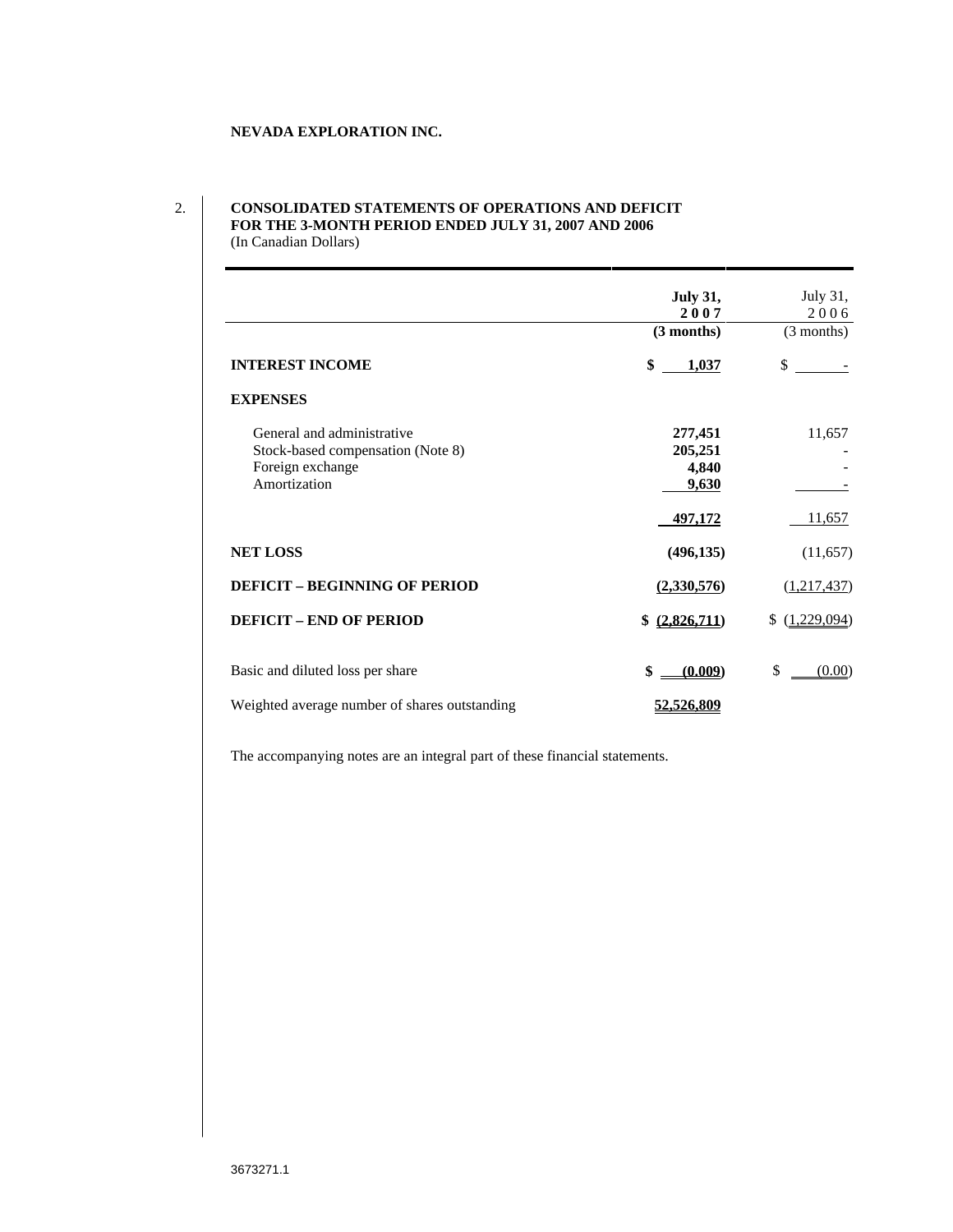#### 3. **CONSOLIDATED BALANCE SHEETS**

**AS AT JULY 31, 2007 AND APRIL 30, 2007** (In Canadian Dollars)

|                                                                  | July 31,<br>2007        | April 30,               |
|------------------------------------------------------------------|-------------------------|-------------------------|
|                                                                  |                         | 2007                    |
|                                                                  |                         |                         |
| <b>CURRENT ASSETS</b>                                            |                         |                         |
| Cash and cash equivalents                                        | \$3,314,860             | \$3,559,095             |
| Subscriptions receivable<br>Sales taxes receivable               | $\sim$                  | 205,729                 |
|                                                                  | 21,836                  | $-21,836$               |
|                                                                  | 3,336,696               | 3,786,660               |
| <b>LOANS RECEIVABLE</b> , bearing interest at a rate of 5%,      |                         |                         |
| maturing in April 2009                                           | 369,765                 | 369,765                 |
| <b>EQUIPMENT</b> (Note 4)                                        | 345,751                 | 343,679                 |
| <b>SOFTWARE</b> (net of accumulated amortization of \$2,457; nil |                         |                         |
| in $2006$ )                                                      | 19,658                  | 19,658                  |
| <b>MINERAL PROPERTIES</b> (Note 5)                               | 1,214,628               | 768,145                 |
| <b>LAND DEPOSITS</b> (Note 6)                                    | 115,241                 | 73,611                  |
|                                                                  | $$ \frac{5,401,739}{ }$ | $$ \frac{5,361,518}{ }$ |
|                                                                  |                         |                         |
|                                                                  |                         |                         |
| <b>CURRENT LIABILITIES</b>                                       |                         |                         |
| Accounts payable and accrued liabilities                         | \$ 275,782              | \$ 206,391              |
|                                                                  |                         |                         |
| <b>SHAREHOLDERS' EQUITY</b>                                      |                         |                         |
| Capital stock (Note 7)                                           | 5,026,620               | 4,749,709               |
| Warrants (Note 8)                                                | 2,317,835               | 2,333,032               |
| Contributed surplus (Note 9)<br>Deficit                          | 608,213<br>(2,826,711)  | 402,962                 |
|                                                                  |                         | (2,330,576)             |
|                                                                  | 5,125,957               | 5,155,127               |
|                                                                  | $$ \frac{5,401,739}{ }$ | $$ \frac{5,361,518}{ }$ |
|                                                                  |                         |                         |
|                                                                  |                         |                         |
| NATURE AND CONTINUANCE OF OPERATIONS (Note 1)                    |                         |                         |
| <b>SUBSEQUENT EVENTS (Note 15)</b>                               |                         |                         |

The accompanying notes are an integral part of these financial statements.

#### **ON BEHALF OF THE BOARD**

"signed" Jean-Francois Pelland , Director "signed" Wade A. Hodges , Director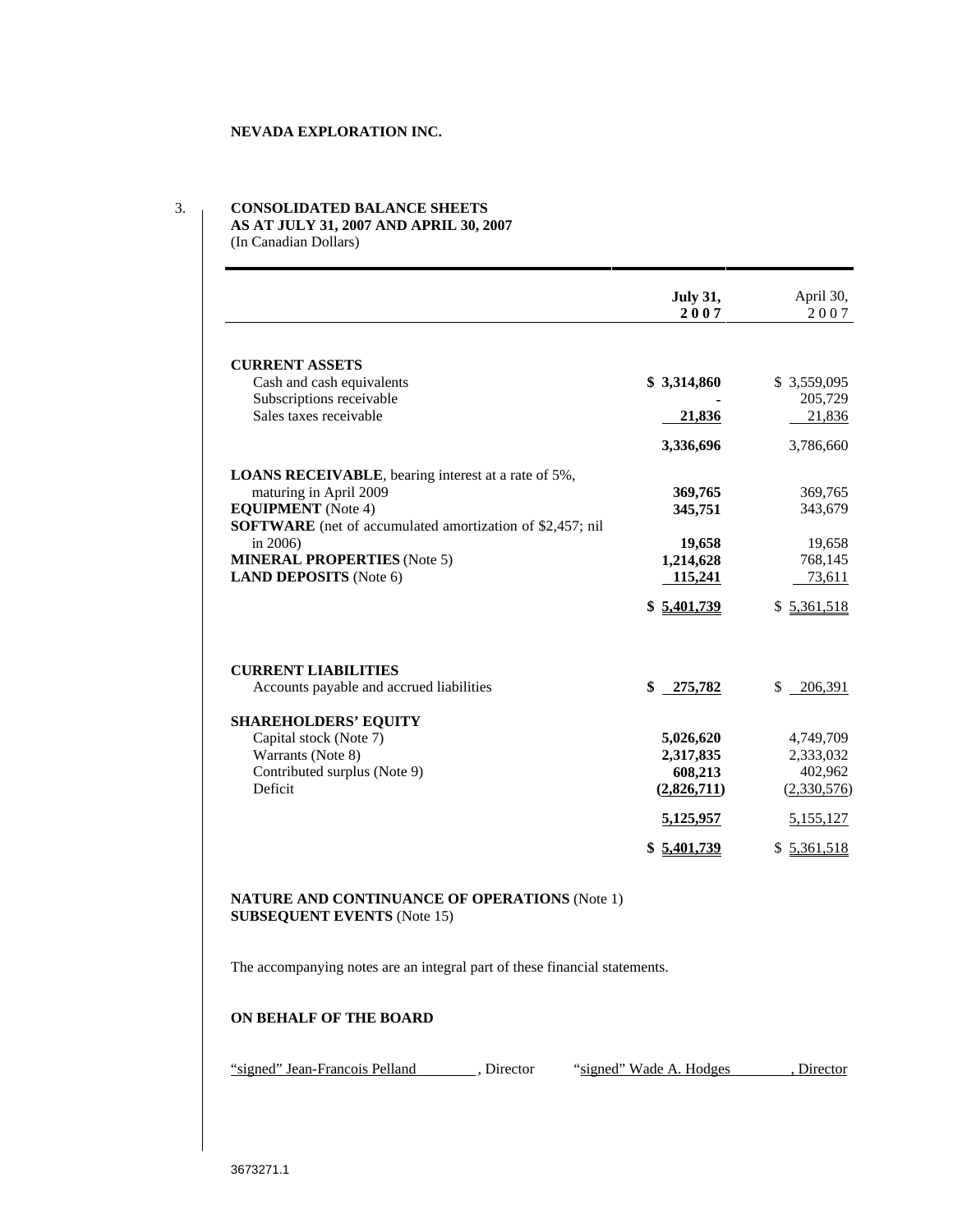## 4. **CONSOLIDATED STATEMENTS OF CASH FLOWS FOR THE 3-MONTH PERIOD ENDED JULY 31, 2007 AND 2006**

(In Canadian Dollars)

|                                                             | <b>July 31,</b>                                                                   | July 31,                                                                                                                                                                                                                                                                                                                                                                                                                                                                   |
|-------------------------------------------------------------|-----------------------------------------------------------------------------------|----------------------------------------------------------------------------------------------------------------------------------------------------------------------------------------------------------------------------------------------------------------------------------------------------------------------------------------------------------------------------------------------------------------------------------------------------------------------------|
|                                                             | 2007                                                                              | 2006                                                                                                                                                                                                                                                                                                                                                                                                                                                                       |
|                                                             | $(3$ months)                                                                      | $(3$ months)                                                                                                                                                                                                                                                                                                                                                                                                                                                               |
| <b>OPERATING ACTIVITIES</b>                                 |                                                                                   |                                                                                                                                                                                                                                                                                                                                                                                                                                                                            |
| Net loss                                                    | \$ (496,135)                                                                      | \$(11,657)                                                                                                                                                                                                                                                                                                                                                                                                                                                                 |
| Items not affecting cash:                                   |                                                                                   |                                                                                                                                                                                                                                                                                                                                                                                                                                                                            |
| Amortization                                                | 9,630                                                                             | $\sim$                                                                                                                                                                                                                                                                                                                                                                                                                                                                     |
| Stock-based compensation                                    | 205,271                                                                           | $\frac{1}{2}$                                                                                                                                                                                                                                                                                                                                                                                                                                                              |
|                                                             | (281, 234)                                                                        | (11,657)                                                                                                                                                                                                                                                                                                                                                                                                                                                                   |
| Change in non-cash working capital items                    |                                                                                   |                                                                                                                                                                                                                                                                                                                                                                                                                                                                            |
| Accounts payable and accrued liabilities                    | 69,371                                                                            | 47,162                                                                                                                                                                                                                                                                                                                                                                                                                                                                     |
|                                                             | (211, 863)                                                                        | 35,505                                                                                                                                                                                                                                                                                                                                                                                                                                                                     |
|                                                             |                                                                                   |                                                                                                                                                                                                                                                                                                                                                                                                                                                                            |
| <b>FINANCING ACTIVITIES</b>                                 |                                                                                   |                                                                                                                                                                                                                                                                                                                                                                                                                                                                            |
| Issuance of capital stock and warrants (net of shares issue |                                                                                   |                                                                                                                                                                                                                                                                                                                                                                                                                                                                            |
| and RTO expenses)                                           | 261,714                                                                           | 508,454                                                                                                                                                                                                                                                                                                                                                                                                                                                                    |
| Deferred costs                                              | $\frac{1}{\sqrt{1-\frac{1}{2}}}\left( \frac{1}{\sqrt{1-\frac{1}{2}}}\right) ^{2}$ | (41,591)                                                                                                                                                                                                                                                                                                                                                                                                                                                                   |
|                                                             | 261,714                                                                           | 466,863                                                                                                                                                                                                                                                                                                                                                                                                                                                                    |
| <b>INVESTING ACTIVITIES</b>                                 |                                                                                   |                                                                                                                                                                                                                                                                                                                                                                                                                                                                            |
|                                                             | 205,729                                                                           |                                                                                                                                                                                                                                                                                                                                                                                                                                                                            |
| Subscriptions receivable<br>Acquisition of equipment        | (11,702)                                                                          | $\sim$ $ \sim$<br>(3,210)                                                                                                                                                                                                                                                                                                                                                                                                                                                  |
| Acquisition of software                                     | $\sim$                                                                            | $\sim$ $ \sim$                                                                                                                                                                                                                                                                                                                                                                                                                                                             |
| Mineral properties                                          | (446, 483)                                                                        | $\sim$ $-$                                                                                                                                                                                                                                                                                                                                                                                                                                                                 |
| Land deposits                                               | (41,630)                                                                          | $\frac{1}{2} \left( \frac{1}{2} \right) \left( \frac{1}{2} \right) \left( \frac{1}{2} \right) \left( \frac{1}{2} \right) \left( \frac{1}{2} \right) \left( \frac{1}{2} \right) \left( \frac{1}{2} \right) \left( \frac{1}{2} \right) \left( \frac{1}{2} \right) \left( \frac{1}{2} \right) \left( \frac{1}{2} \right) \left( \frac{1}{2} \right) \left( \frac{1}{2} \right) \left( \frac{1}{2} \right) \left( \frac{1}{2} \right) \left( \frac{1}{2} \right) \left( \frac$ |
|                                                             | (294, 086)                                                                        | (3,210)                                                                                                                                                                                                                                                                                                                                                                                                                                                                    |
| (DECREASE) INCREASE IN CASH AND                             |                                                                                   |                                                                                                                                                                                                                                                                                                                                                                                                                                                                            |
| <b>CASH EQUIVALENTS</b>                                     | (244, 235)                                                                        | 499,158                                                                                                                                                                                                                                                                                                                                                                                                                                                                    |
| <b>CASH AND CASH EQUIVALENTS - BEGINNING</b>                |                                                                                   |                                                                                                                                                                                                                                                                                                                                                                                                                                                                            |
| <b>OF PERIOD</b>                                            | 3,559,095                                                                         | $\frac{1}{2}$                                                                                                                                                                                                                                                                                                                                                                                                                                                              |
| <b>CASH AND CASH EQUIVALENTS - END OF PERIOD</b>            | \$3,314,860                                                                       | \$499,158                                                                                                                                                                                                                                                                                                                                                                                                                                                                  |
|                                                             |                                                                                   |                                                                                                                                                                                                                                                                                                                                                                                                                                                                            |
|                                                             |                                                                                   |                                                                                                                                                                                                                                                                                                                                                                                                                                                                            |

The accompanying notes are an integral part of these financial statements.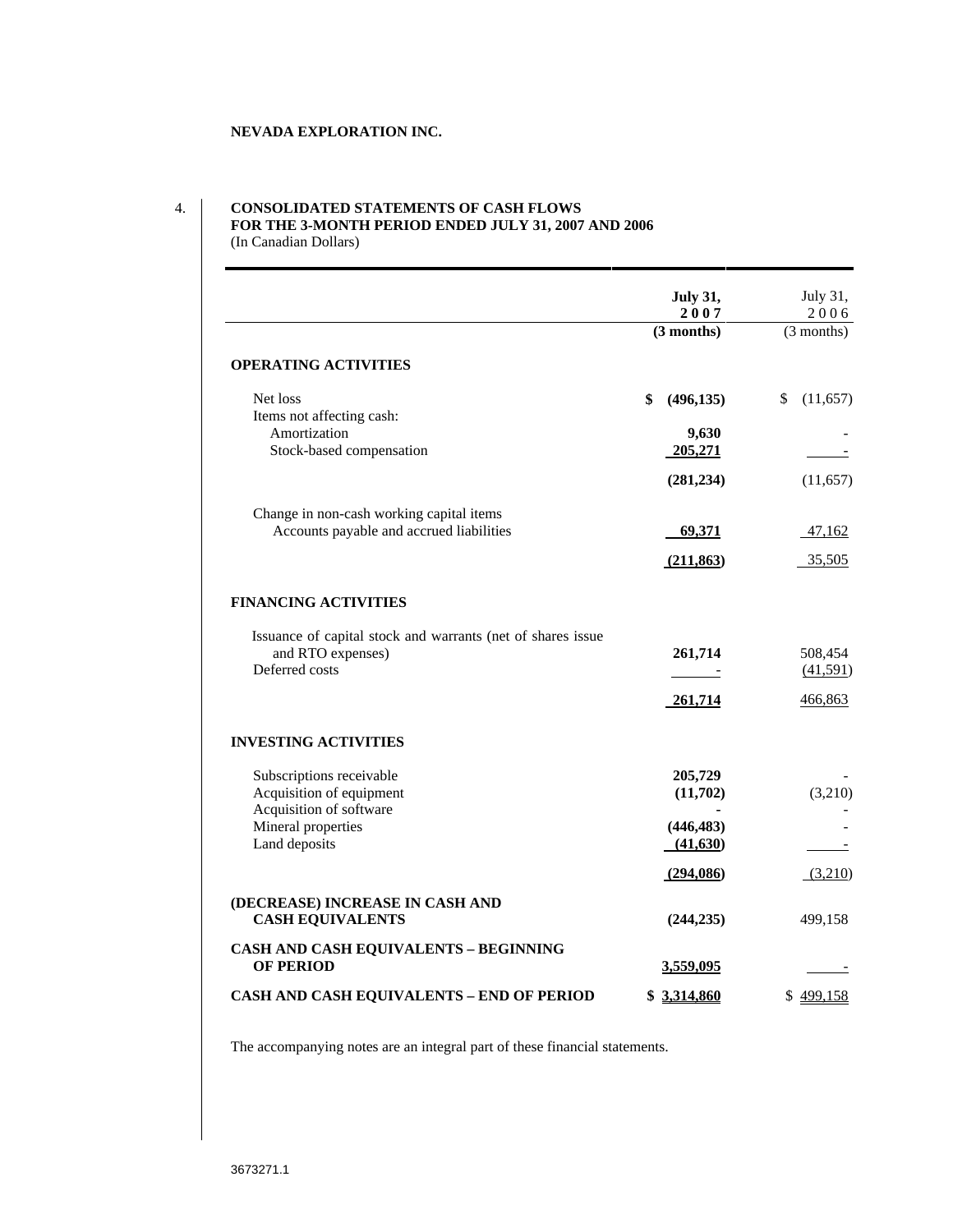## 5. **NOTES TO CONSOLIDATED FINANCIAL STATEMENTS FOR THE 3-MONTH PERIOD ENDED JULY 31, 2007 AND 2006** (In Canadian Dollars)

## **1. NATURE AND CONTINUANCE OF OPERATIONS**

The Company (formerly C Level Bio International Holding Inc.) was incorporated on April 6, 2006 under the Canada Business Corporations Act. The Company was a capital pool company as defined in the capital pool company policy of the TSX Venture Exchange Inc.

On February 27, 2007, the Company acquired all of the outstanding capital stock of 2107189 Ontario Inc., a company engaged in mineral exploration, specifically for gold, focused in the State of Nevada. Under the terms of the agreement, the Company issued 70,000,000 common shares in exchange for all the issued shares of 2107189 Ontario Inc.

For accounting purposes, 2107189 Ontario Inc. was treated as the acquirer and C Level Bio International Holding Inc., the acquiree. This acquisition has been accounted for as <sup>a</sup> reverse takeover ("RTO") that does not constitute <sup>a</sup> business combination. The acquiree's net asset of \$797,648, excluding the contributed surplus, was presented in the capital stock. The costs incurred to execute the reverse takeover and the private placements amounted to \$1,045,708, of which \$280,511 are attributable to the fair market valuation of 799,999 warrants issued to the broker for <sup>a</sup> private placement (see Note 7) and recorded in the share issue costs. The remaining balance, namely \$765,197 has been presented as follows; i) \$124,845 was operating expenses; and ii) \$640,352 in share issue expenses.

C Level Bio International Holding Inc.'s results of operations have been included in these consolidated financial statements since the date of acquisition, being February 27, 2007. C Level Bio International Holding Inc.'s financial statements present the continuity of 2107189 Ontario Inc. The historic capital stock of the legal parent company prior to the reverse takeover has been retroactively restated for the number of shares received in the reverse takeover transaction. The loss per share calculation of the legal parent company also gave effect to the reverse takeover transaction for the prior year presented.

Pursuant to the transaction, C Level Bio International Holding Inc. changed its name to Nevada Exploration Inc. and consolidated its securities on a 2 for 1 basis.

The Company is in the process of acquiring and exploring mineral properties and has not yet determined whether its properties contain reserves that are economically recoverable. The amounts shown for mineral properties and related deferred exploration costs represent costs incurred to date and do not reflect present or future values. The recoverability of these capitalized costs is dependent upon the existence of economically recoverable reserves, the ability of the Company to obtain necessary financing to complete the development of those reserves, and future profitable production.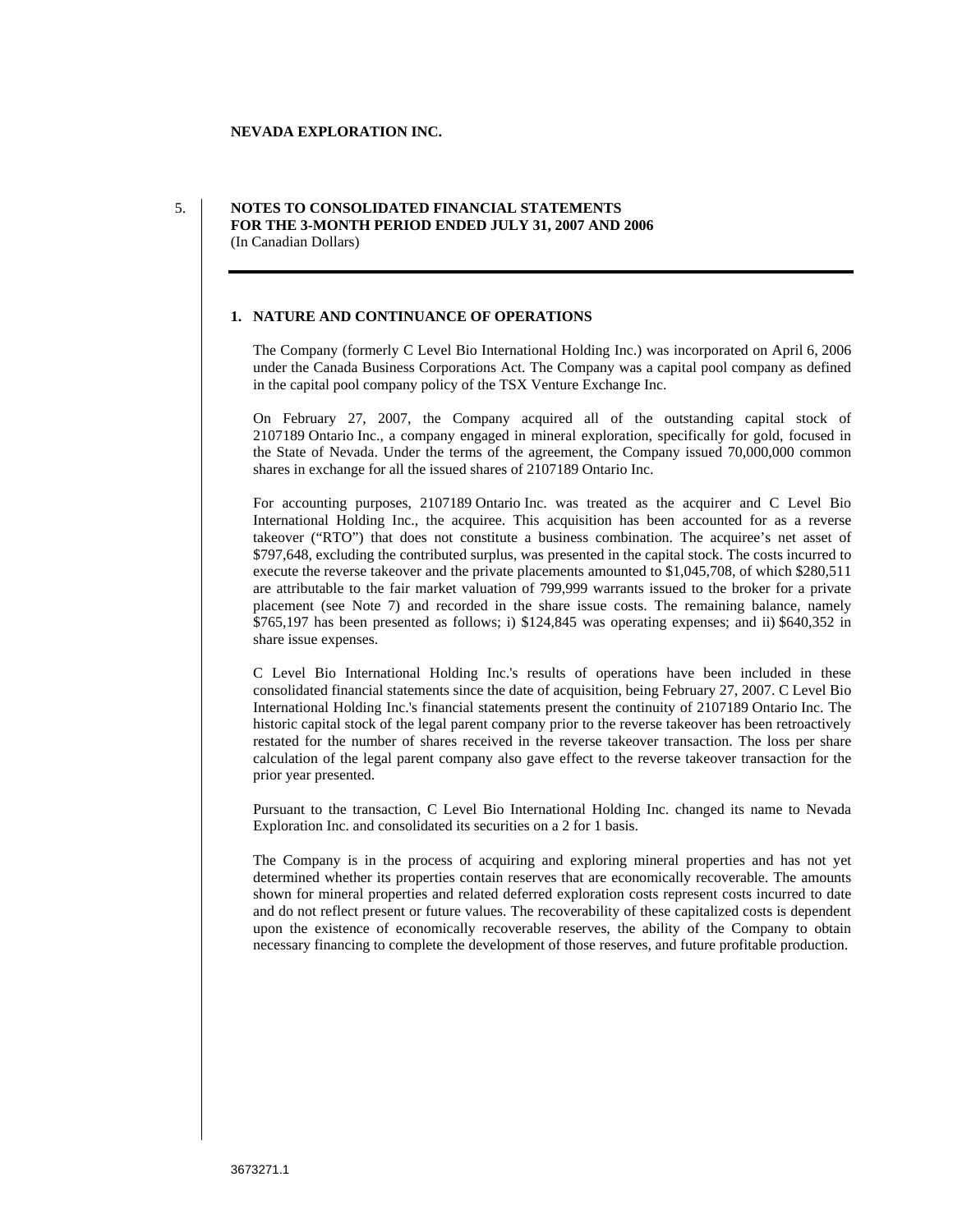### 6. **NOTES TO CONSOLIDATED FINANCIAL STATEMENTS FOR THE 3-MONTH PERIOD ENDED JULY 31, 2007 AND 2006** (In Canadian Dollars)

#### **1. NATURE AND CONTINUANCE OF OPERATIONS** (Continued)

These financial statements have been prepared in accordance with Canadian generally accepted accounting principles on a going concern basis that presumes the realization of assets and discharge of liabilities in the normal course of business for the foreseeable future. The Company has incurred losses from inception and does not currently have the financial resources to sustain operations in the long term. These financial statements do not include any adjustments to the amounts and classification of assets and liabilities that might be necessary should the Company be unable to continue operations. Continued operations of the Company are dependent on the Company's ability to receive continued financial support, complete public equity financing, or generate profitable operations in the future.

## **2. ACCOUNTING POLICIES**

#### **BASIS OF PRESENTATION**

These consolidated financial statements have been prepared in accordance with Canadian generally accepted accounting principles ("Canadian GAAP").

#### **PRINCIPLES OF CONSOLIDATION**

These consolidated financial statements include the accounts of the Company and its wholly-owned subsidiaries, 2107189 Ontario Inc. and Pediment Gold LLC.

#### **EQUIPMENT**

Equipment is recorded at cost, less accumulated amortization. Amortization is recorded on a straight-line basis at the following terms:

| Exploration equipment | 7 years<br>ັບ |
|-----------------------|---------------|
| Vehicles              | years         |
| Office equipment      | years         |

#### **SOFTWARE**

Software is recorded at cost, less accumulated amortization. Amortization is recorded on straightline basis over a period of three years.

#### **MINERAL PROPERTIES**

All direct costs related to the acquisition and exploration of mineral properties are capitalized as incurred. Discretionary option payments arising from the acquisition of mineral properties are only recognized when paid. Amounts received from other parties to earn an interest in the Company's mineral properties are applied as a reduction of mineral properties and deferred exploration costs.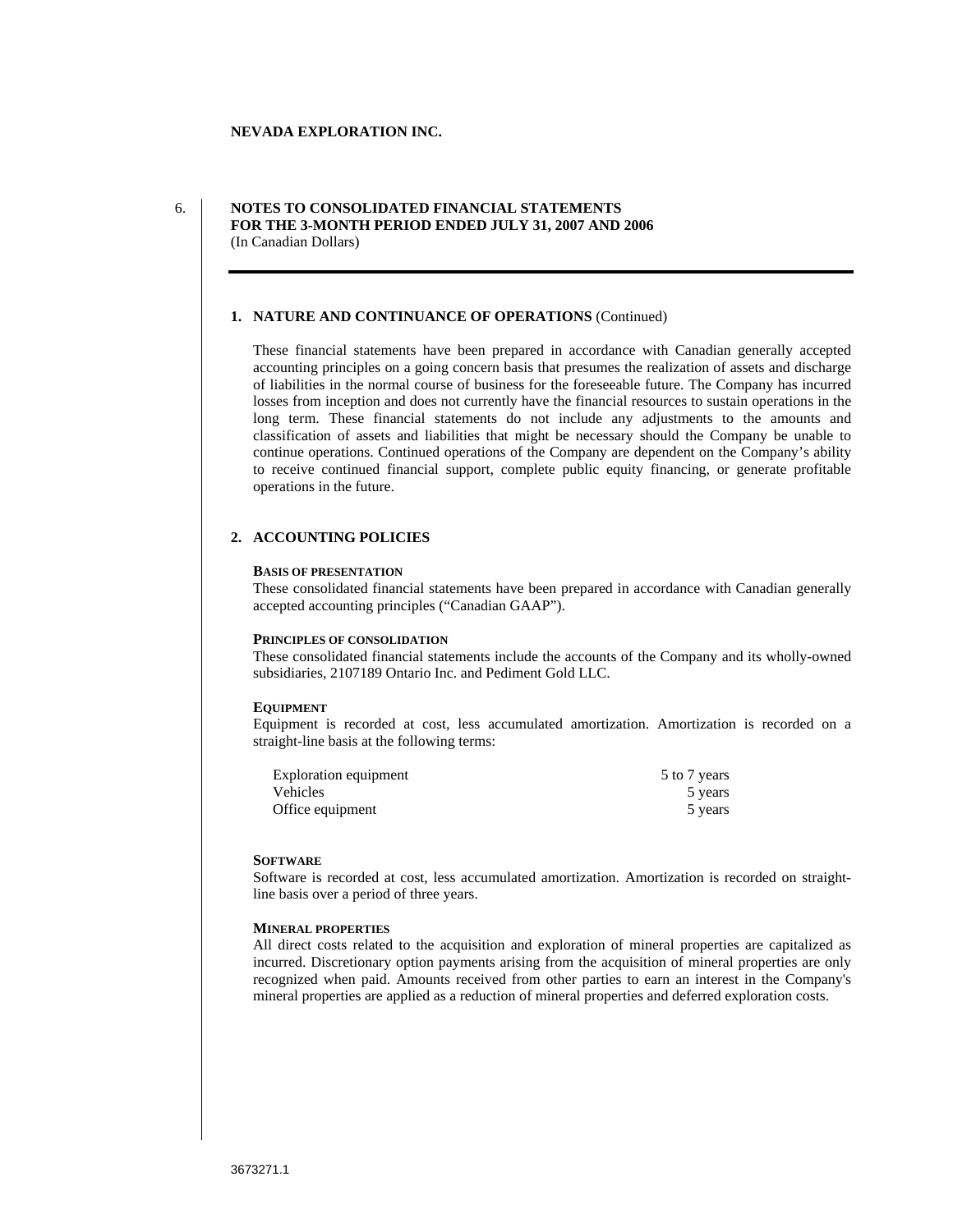### 7. **NOTES TO CONSOLIDATED FINANCIAL STATEMENTS FOR THE 3-MONTH PERIOD ENDED JULY 31, 2007 AND 2006** (In Canadian Dollars)

# **2. ACCOUNTING POLICIES** (Continued)

#### **MINERAL PROPERTIES** (Continued)

On a periodic basis, management reviews the carrying values of mineral properties to assess whether there has been any impairment in value. In the event that management determines the carrying values of any mineral property to be permanently impaired, the carrying value will be written down or written off, as appropriate. If a property is brought into production, the carrying value will be amortized against the income generated by the property.

#### **DEFERRED COSTS**

Costs incurred in 2006 with respect to the reverse takeover described in Note 1 were deferred and charged to capital stock in 2007.

#### **CASH AND CASH EQUIVALENTS**

Cash and cash equivalents include bank balances and highly liquid temporary money market instruments with initial maturities of three months or less.

#### **FUTURE INCOME TAXES**

Future income taxes are recorded using the asset and liability method whereby future tax assets and liabilities are recognized for the future tax consequences attributable to differences between the financial statements carrying amounts of existing assets and liabilities and their respective tax bases. Future tax assets and liabilities are measured using enacted or substantively enacted tax rates expected to apply when the asset is realized or the liability settled. The effect on future tax assets and liabilities of a change in tax rates is recognized in income in the year that substantive enactment or enactment occurs. To the extent that the Company does not consider it to be more likely than not that a future tax asset will be recovered, it provides a valuation allowance against the excess.

### **SHARE ISSUE COSTS**

Professional fees, consulting fees and other costs that are directly attributable to financing transactions are charged to capital stock when the related shares are issued.

#### **ASSET RETIREMENT OBLIGATION**

An asset retirement obligation is a legal obligation associated with the retirement of tangible longlived assets that the Company is required to settle. The Company recognizes the fair value of a liability for an asset retirement obligation in the year in which it is incurred when a reasonable estimate of fair value can be made. The carrying amount of the related long-lived asset is increased by the same amount as the liability, and subsequently allocate to expense using a systematic and rational method over its useful life.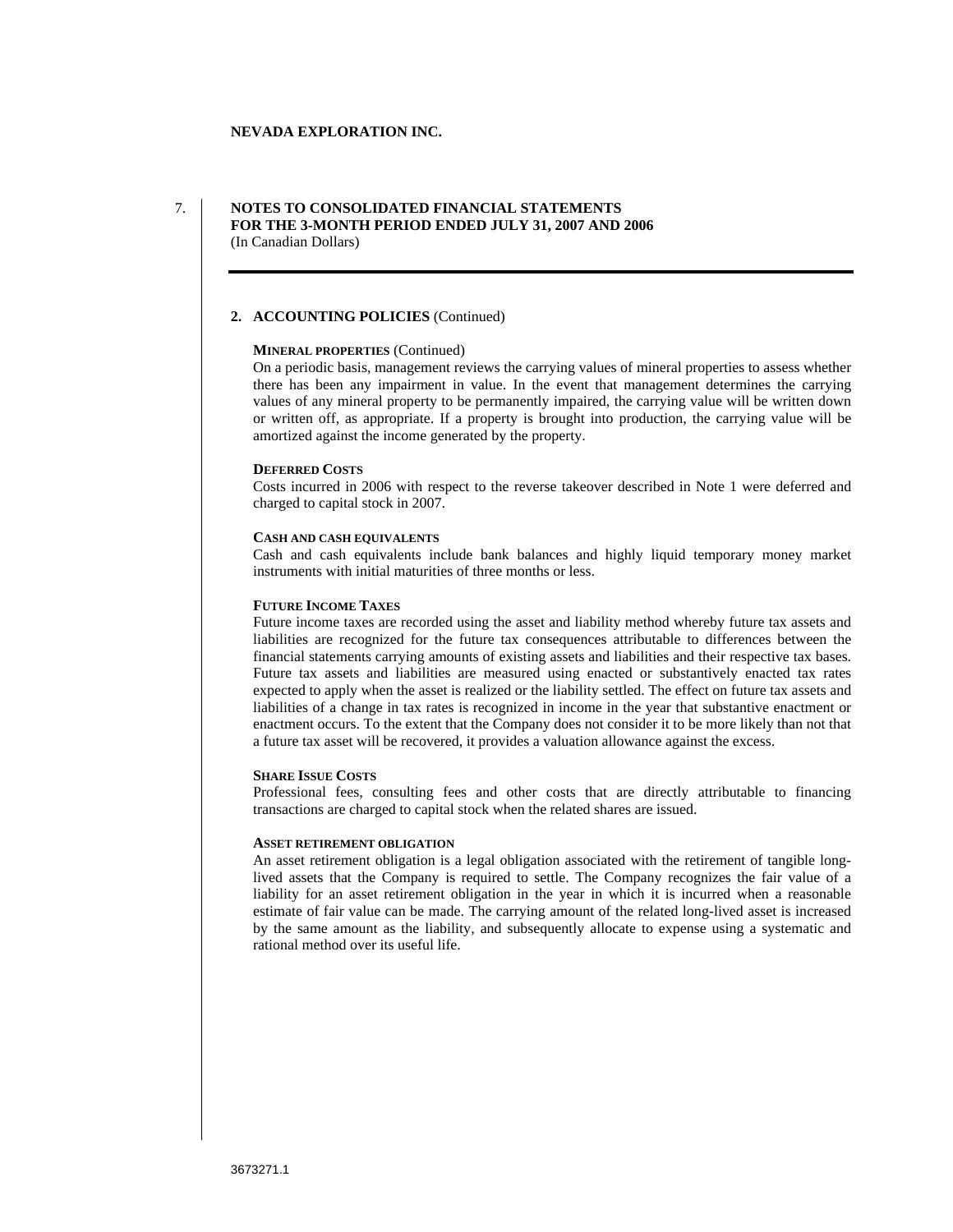### 8. **NOTES TO CONSOLIDATED FINANCIAL STATEMENTS FOR THE 3-MONTH PERIOD ENDED JULY 31, 2007 AND 2006** (In Canadian Dollars)

# **2. ACCOUNTING POLICIES** (Continued)

#### **STOCK-BASED COMPENSATION**

The Company uses the fair value method whereby the Company recognizes compensation costs for the granting of all stock options and direct awards of stock. Any consideration paid by the option holders to purchase shares is credited to capital stock.

#### **LOSS PER SHARE**

The Company uses the treasury stock method to compute the dilutive effect of options, warrants and similar instruments. Under this method, the dilutive effect on loss per share is recognized on the use of the proceeds that could be obtained upon exercise of options, warrants and similar instruments. It assumes that the proceeds would be used to purchase common shares at the average market price during the year. Existing stock options and share purchase warrants have not been included in the computation of diluted loss per share because to do so would be anti-dilutive.

Basic loss per share is calculated using the weighted average number of shares outstanding during the period.

#### **IMPAIRMENT OF LONG-LIVED ASSETS**

The Company monitors the recoverability of long-lived assets, including property and equipment, at least annually and whenever events or changes in circumstances indicate that the carrying amount of an asset may not be recoverable. The Company reviews factors such as current market value, future asset utilization and business climate and, when such indicators exist, compares the carrying value of the assets to the future undiscounted cash flows expected to result from the use of the related asset. If such cash flows are less than the carrying value, the impairment charge to be recognized equals the amount by which the carrying amount of the asset exceeds the fair value of the asset. Fair value is generally measured equal to the estimated future discounted net cash flows from the asset or assets.

#### **FOREIGN CURRENCY TRANSLATION**

The Company's subsidiary is an integrated foreign operation and is translated into Canadian dollars using the temporal method. Monetary items are translated at the exchange rate in effect at the balance sheet date and non-monetary items are translated at historical exchange rates. Income and expense items are translated at rates approximating those in effect at the time of the transaction. Translation gains and losses are reflected in loss for the period.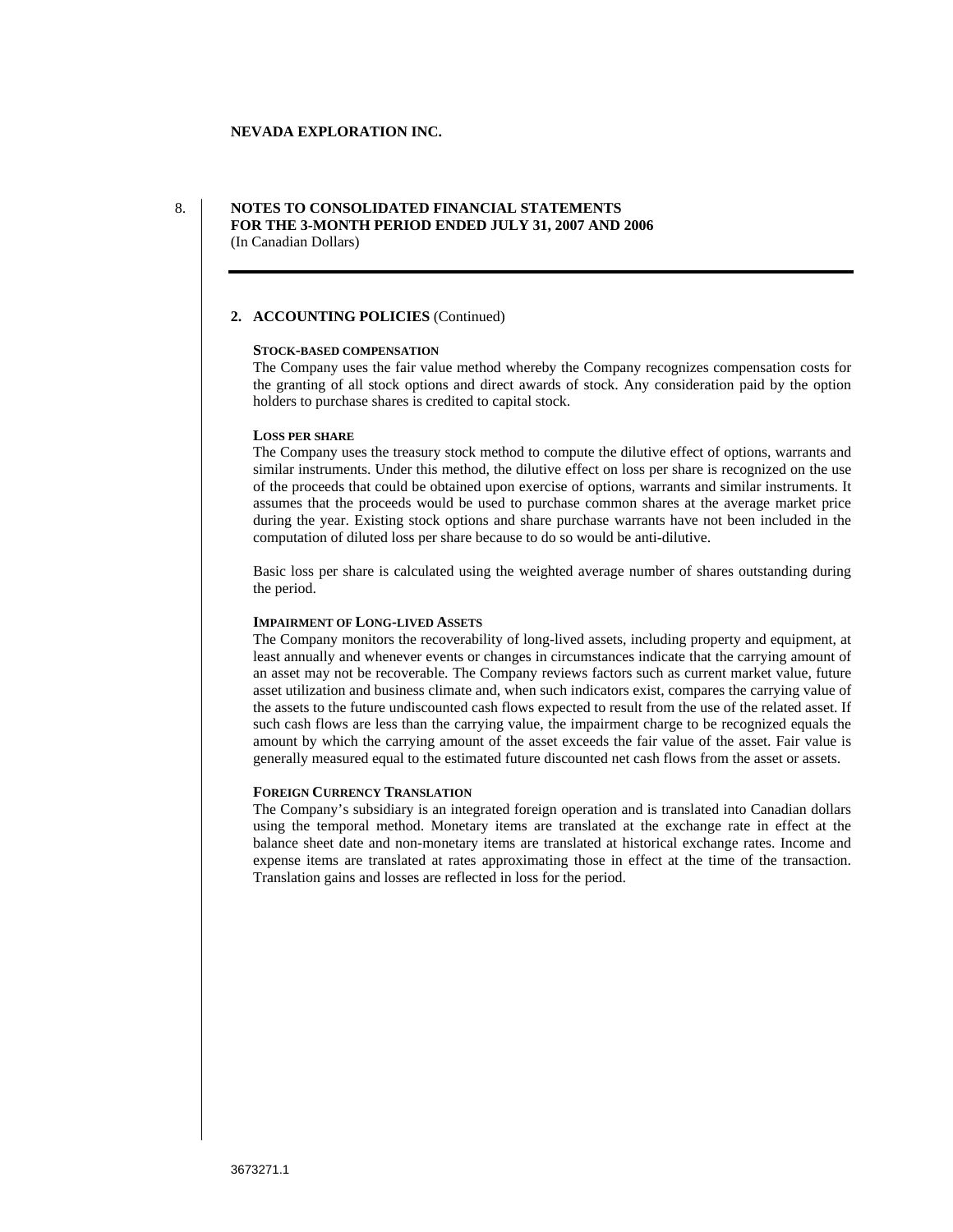## 9. **NOTES TO CONSOLIDATED FINANCIAL STATEMENTS FOR THE 3-MONTH PERIOD ENDED JULY 31, 2007 AND 2006** (In Canadian Dollars)

## **2. ACCOUNTING POLICIES** (Continued)

#### **USE OF ESTIMATES**

The preparation of financial statements in conformity with generally accepted accounting principles requires management to make estimates and assumptions that affect the reported amounts of assets and liabilities and disclosures of contingent assets and liabilities at the date of the financial statements and the reported amounts of revenues and expenses during the reporting period. Actual results could differ from those estimates. Significant estimates made by the Company include economic useful life of depreciable assets for purposes of calculating amortization and valuation allowance for future income taxes.

### **3. CHANGES IN ACCOUNTING POLICIES**

On January 1, 2007, the Company adopted CICA accounting handbook section 3855, Financial Instruments – Recognition and Measurement, section 3861, Financial Instruments – Disclosure and Presentation, section 1530, Comprehensive Income, and section 3251, Equity.

#### **FINANCIAL INSTRUMENTS**

Section 3855 establishes standards for recognizing and measuring financial assets, financial liabilities and non-financial derivatives. Under this standard, all financial instruments are required to be measured at fair value on initial recognition except for certain related party transactions.

Measurement in subsequent periods is dependent upon the classification of the financial instrument as held-for-trading, held-to-maturity, available-for-sale, loans and receivables, or other than heldfor-trading liabilities.

The held-for-trading classification is applied when an entity is trading in an instrument or alternatively, the standard permits that any financial instrument be irrevocably designated as heldfor-trading. The held-to-maturity classification is applied only if the asset has specified characteristics and the entity has the ability and intent to hold the asset until maturity. An asset can be classified as available-for-sale when it has not been classified as trading or held-to-maturity or loans and receivables. Financial assets and liabilities classified as held-for-trading are measured at fair value with changes in those fair values recognized in net income. Financial assets classified as held-to-maturity, loans and receivables, or other than held-for-trading liabilities are measured at amortized cost using the effective interest method of amortization. Financial assets classified as available-for-sale are measured at fair value with unrealized gains and losses being recognized in Other Comprehensive Income ("OCI") as described below. Investments in equity instruments classified as available-for-sale that do not have a quoted market price in an active market are measured at cost.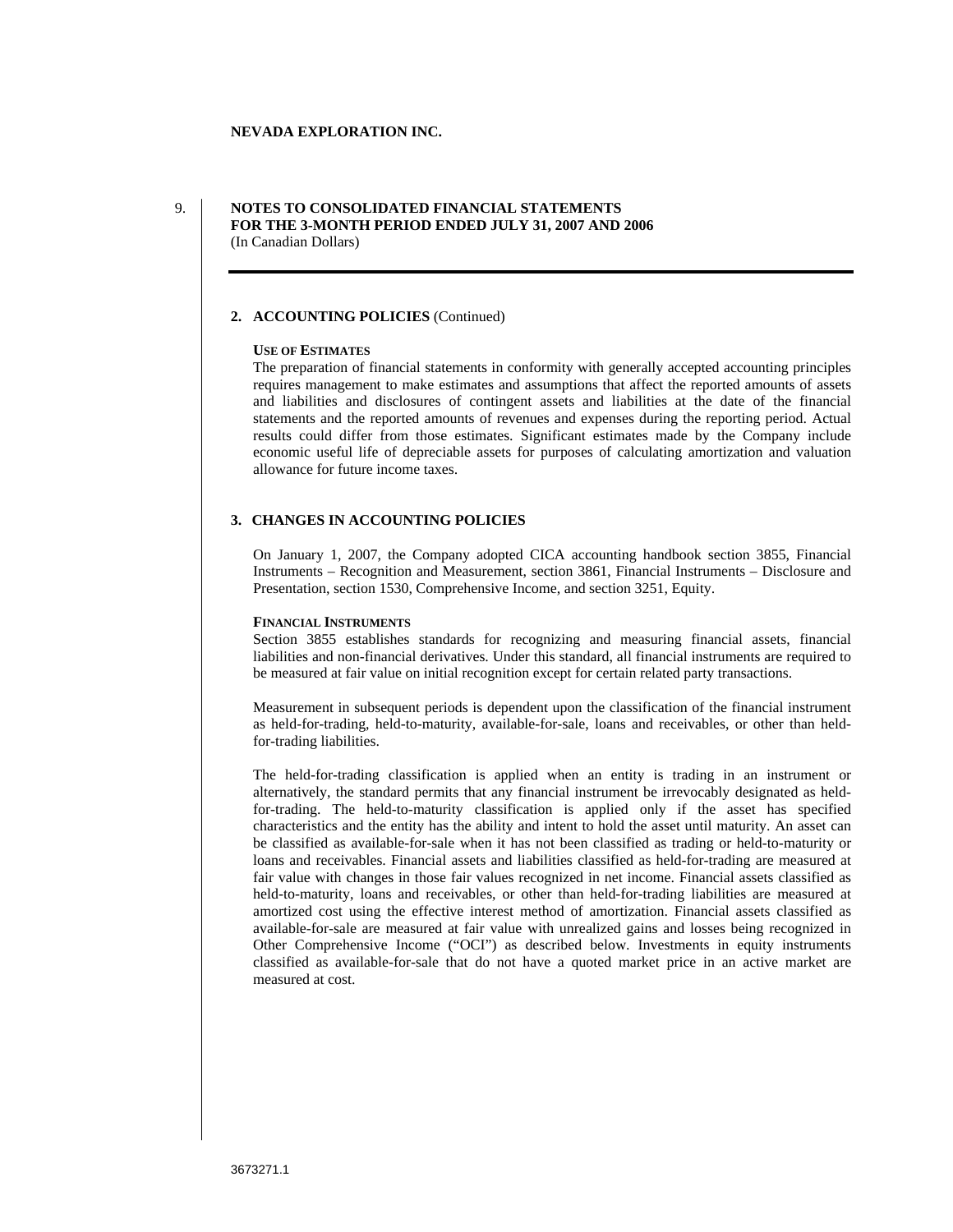### 10. **NOTES TO CONSOLIDATED FINANCIAL STATEMENTS FOR THE 3-MONTH PERIOD ENDED JULY 31, 2007 AND 2006** (In Canadian Dollars)

### **3. CHANGES IN ACCOUNTING POLICIES** (Continued)

Derivative instruments are recorded on the balance sheet at fair value. Changes in the fair values of derivative instruments are recognized in the statement of operations.

The Company has implemented the following classifications:

Cash and cash equivalents and deposits are classified as held-for-trading and any period change in fair value is recorded through net income.

Subscriptions receivable, sales taxes receivable and loans receivable are classified as loans and receivables and are measured at amortized cost using the effective interest rate method.

Accounts payable and accrued liabilities are classified as other than held-for-trading liabilities and are measured at amortized cost using the effective interest rate method.

Section 3861 establishes standards for the presentation of financial instruments and non-financial derivatives, and identifies the information that should be disclosed about them. The purpose of the section is to enhance financial statement users' understanding of the significance of financial instruments to an entity's financial position, performance and cash flows.

#### **COMPREHENSIVE INCOME**

Section 1530 introduces Comprehensive Income, which consists of Net Income and OCI. OCI represents changes in Shareholders' equity during a period arising from transactions and other events with non-owner sources that arerecognized in Comprehensive Income, but excluded from net income. Items affecting OCI are recorded prospectively commencing from January 1, 2007. Cumulative changes in OCI, if any, are included in Accumulated Other Comprehensive Income (AOCI), which is presented as a new category within Shareholders' equity on the balance sheet. OCI and AOCI are presented net of tax.

#### **EQUITY**

Section 3251 establishes standards for the presentation of equity and the changes in equity during the period. The contract of the contract of the contract of the contract of the contract of the contract of the contract of the contract of the contract of the contract of the contract of the contract of the contract of the co

#### **IMPACT UPON ADOPTION**

In accordance with the transitional provisions of the standards, prior periods have not been restated in light of the adoption of these new accounting standards.

Upon adoption, no adjustment was required to the financial statements.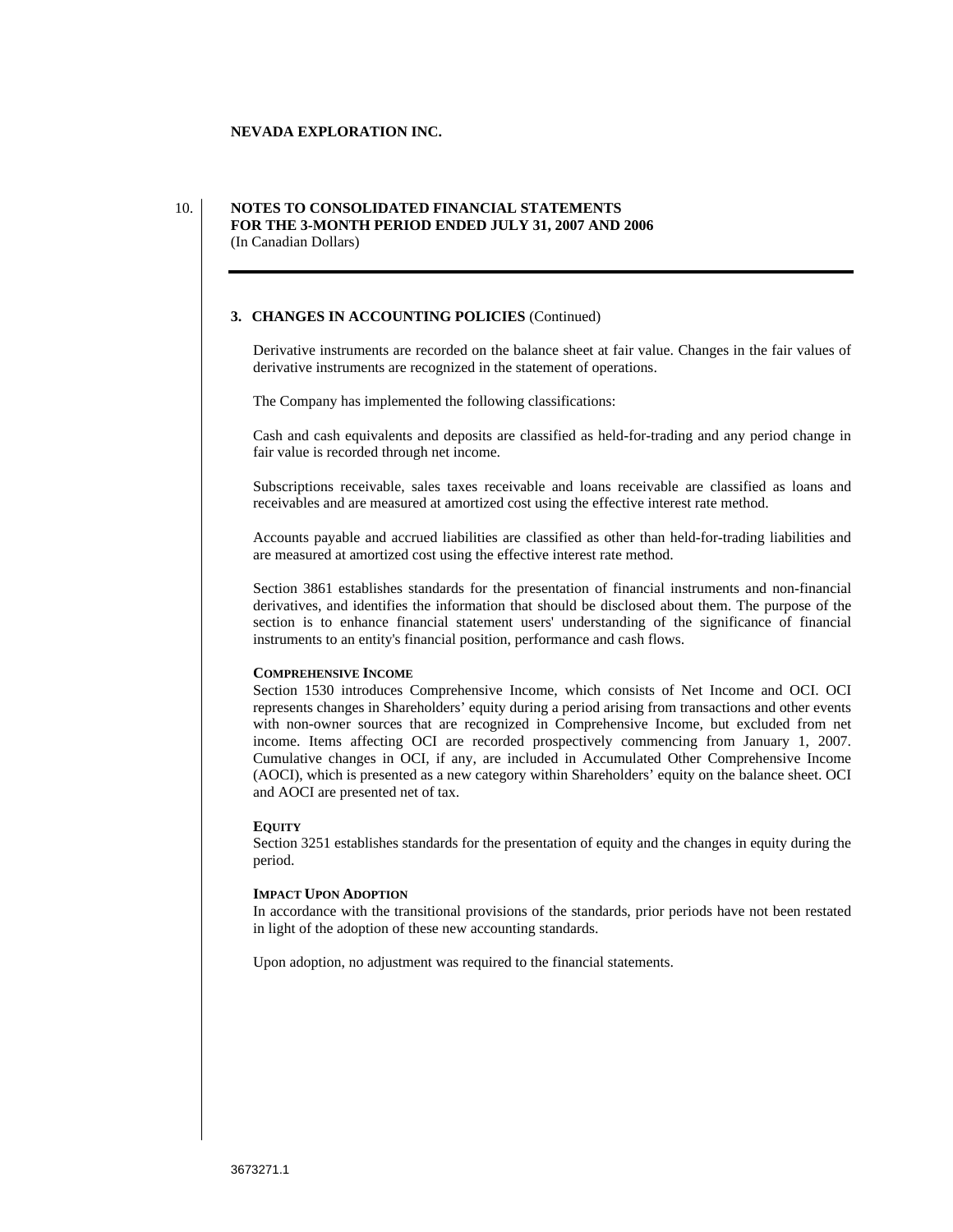## 11. **NOTES TO CONSOLIDATED FINANCIAL STATEMENTS FOR THE 3-MONTH PERIOD ENDED JULY 31, 2007 AND 2006** (In Canadian Dollars)

## **3. CHANGES IN ACCOUNTING POLICIES** (Continued)

#### **FUTURE ACCOUNTING CHANGES**

*Capital Disclosures and Financial Instruments – Presentation and Disclosure*

The CICA issued three new accounting standards: section 1535, Capital Disclosures, section 3862, Financial Instruments – Disclosures, and section 3863, Financial Instruments – Presentation. These new standards will be effective for fiscal years beginning on or after October 1, 2007 and the Company will adopt them on May 1, 2008. These new standards should not have a material impact on the Company's financial statements.

#### **4. EQUIPMENT**

|                                                  |                     | <b>July 31,</b> |         |         | April 30,    |         |
|--------------------------------------------------|---------------------|-----------------|---------|---------|--------------|---------|
|                                                  |                     | 200'            |         |         | 2007         |         |
|                                                  |                     |                 |         |         |              |         |
|                                                  |                     | Accumulated     | book    |         | Accumulated  | book    |
|                                                  | $\dot{\text{Cost}}$ | amortization    | value   | Cost    | amortization | value   |
|                                                  |                     |                 |         |         |              |         |
|                                                  |                     |                 |         |         |              |         |
|                                                  |                     | 38,663          | 276,642 | 305,896 | 29,033       | 276,863 |
| Exploration equipment 313,305<br>Vehicles 49,919 |                     | 5,472           | 44,447  | 46,899  | 5,472        | 41,427  |
| Office equipment                                 | 30,564              | 3,902           | 26,662  | 29,291  | 3,902        | 25,389  |
|                                                  |                     |                 |         |         |              |         |
|                                                  | 393,788             | 48,037          | 345,751 | 382,086 | 38,407       | 343,679 |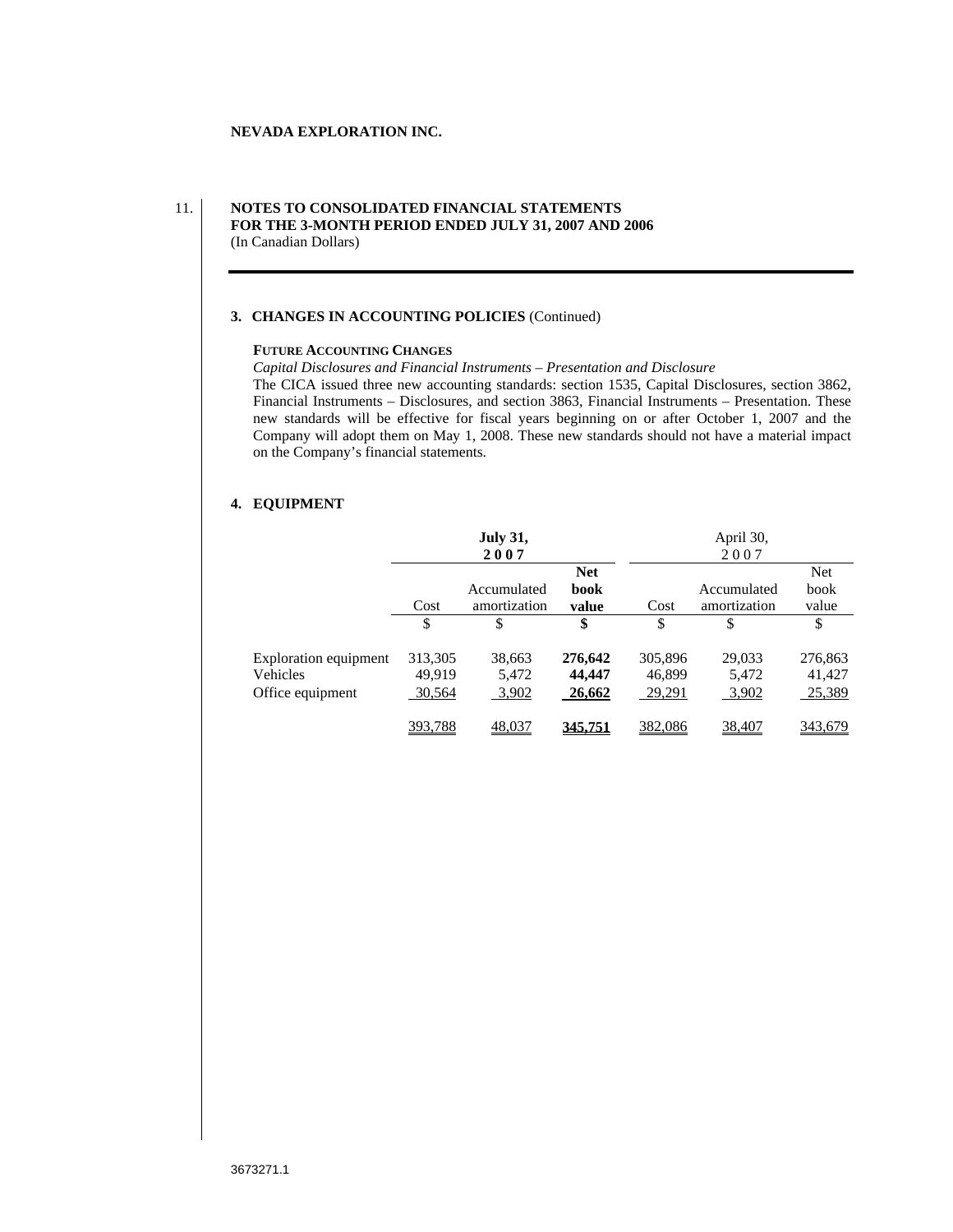#### 12. **NOTES TO CONSOLIDATED FINANCIAL STATEMENTS FOR THE 3-MONTH PERIOD ENDED JULY 31, 2007 AND 2006** (In Canadian Dollars)

#### **5. MINERAL PROPERTIES**

| Rent                                                                                                                                                                                 | $\frac{AW}{f}$<br>$\mathcal{S}$<br>13,020<br>33,470<br>46,490<br>$\frac{1}{2}$ | BC<br>$\mathcal{S}$<br>39,530<br>24,154<br>63,684 | DU<br>7,359<br>24,250<br>31,609                                                                                                                                                                                                                                                                                                                                                              | <b>FJ</b><br>$\mathcal{S}$<br>151,581<br>$\frac{1}{2}$ and $\frac{1}{2}$<br>151,581 | HP<br>$\mathbb{S}$<br>$rac{86}{1}$ |
|--------------------------------------------------------------------------------------------------------------------------------------------------------------------------------------|--------------------------------------------------------------------------------|---------------------------------------------------|----------------------------------------------------------------------------------------------------------------------------------------------------------------------------------------------------------------------------------------------------------------------------------------------------------------------------------------------------------------------------------------------|-------------------------------------------------------------------------------------|------------------------------------|
| <b>Acquisition costs</b><br>Balance – beginning of year<br>Additions<br>Balance – end of year<br><b>Exploration costs</b><br>Balance – beginning of year<br>Incurred during the year |                                                                                |                                                   |                                                                                                                                                                                                                                                                                                                                                                                              |                                                                                     |                                    |
|                                                                                                                                                                                      |                                                                                |                                                   |                                                                                                                                                                                                                                                                                                                                                                                              |                                                                                     |                                    |
|                                                                                                                                                                                      |                                                                                |                                                   |                                                                                                                                                                                                                                                                                                                                                                                              |                                                                                     |                                    |
|                                                                                                                                                                                      |                                                                                |                                                   |                                                                                                                                                                                                                                                                                                                                                                                              |                                                                                     |                                    |
|                                                                                                                                                                                      |                                                                                |                                                   |                                                                                                                                                                                                                                                                                                                                                                                              |                                                                                     |                                    |
|                                                                                                                                                                                      |                                                                                |                                                   |                                                                                                                                                                                                                                                                                                                                                                                              |                                                                                     | 86                                 |
|                                                                                                                                                                                      |                                                                                |                                                   |                                                                                                                                                                                                                                                                                                                                                                                              |                                                                                     |                                    |
|                                                                                                                                                                                      |                                                                                | 19,646                                            | $\frac{1}{2}$                                                                                                                                                                                                                                                                                                                                                                                | 167,617 303,924                                                                     |                                    |
|                                                                                                                                                                                      |                                                                                |                                                   |                                                                                                                                                                                                                                                                                                                                                                                              |                                                                                     |                                    |
|                                                                                                                                                                                      | $\sim 100$ m $^{-1}$                                                           | <b>Contract Contract</b>                          | <b>Contract Contract</b>                                                                                                                                                                                                                                                                                                                                                                     |                                                                                     | the company's state of the         |
| Drilling<br>Geochemical                                                                                                                                                              | $\sim 100$<br>2,931                                                            |                                                   |                                                                                                                                                                                                                                                                                                                                                                                              | $\sim$                                                                              | 4,059                              |
| Geological                                                                                                                                                                           | <b>Contract Contract</b>                                                       |                                                   |                                                                                                                                                                                                                                                                                                                                                                                              | $\sim$ 100 $\mu$                                                                    |                                    |
| Other                                                                                                                                                                                |                                                                                |                                                   |                                                                                                                                                                                                                                                                                                                                                                                              |                                                                                     |                                    |
|                                                                                                                                                                                      | $\frac{1}{2}$                                                                  | $\overbrace{\hspace{25mm}}^{}$                    | $\sim$ $\sim$ $\sim$ $\sim$ $\sim$                                                                                                                                                                                                                                                                                                                                                           | $\frac{1}{2}$                                                                       |                                    |
|                                                                                                                                                                                      | 2,931                                                                          | ا شد                                              | $\frac{1}{2}$                                                                                                                                                                                                                                                                                                                                                                                | $\sim$                                                                              | $-4,059$                           |
|                                                                                                                                                                                      |                                                                                |                                                   |                                                                                                                                                                                                                                                                                                                                                                                              |                                                                                     |                                    |
| Balance – end of year                                                                                                                                                                | 2,931                                                                          | 19,646                                            | $\frac{1}{2}$                                                                                                                                                                                                                                                                                                                                                                                | 167,617 307,983                                                                     |                                    |
| <b>Total costs</b>                                                                                                                                                                   | 49,421                                                                         | 83,330                                            | 31,609                                                                                                                                                                                                                                                                                                                                                                                       | 319,198 308,069                                                                     |                                    |
|                                                                                                                                                                                      |                                                                                |                                                   |                                                                                                                                                                                                                                                                                                                                                                                              |                                                                                     |                                    |
|                                                                                                                                                                                      | $S_{\rm P}$                                                                    | RP                                                | WI                                                                                                                                                                                                                                                                                                                                                                                           | Other                                                                               | Total                              |
|                                                                                                                                                                                      |                                                                                |                                                   |                                                                                                                                                                                                                                                                                                                                                                                              | $\mathcal{L}$                                                                       | $\mathbf{S}$                       |
| <b>Acquisition costs</b>                                                                                                                                                             |                                                                                |                                                   |                                                                                                                                                                                                                                                                                                                                                                                              |                                                                                     |                                    |
| Balance – beginning of year                                                                                                                                                          | 18,587                                                                         | 15,945                                            | 5,095                                                                                                                                                                                                                                                                                                                                                                                        | $\sim$ $-$                                                                          | 251,117                            |
| Additions                                                                                                                                                                            | 61,242                                                                         | 46,112                                            | 16,789                                                                                                                                                                                                                                                                                                                                                                                       | 85,696                                                                              | 291,799                            |
|                                                                                                                                                                                      |                                                                                |                                                   |                                                                                                                                                                                                                                                                                                                                                                                              |                                                                                     |                                    |
| Balance - end of year<br><b>Exploration costs</b>                                                                                                                                    | 79,829                                                                         | 62,057                                            | 21,884                                                                                                                                                                                                                                                                                                                                                                                       | 85,696                                                                              | 542,916                            |
| Balance – beginning of year                                                                                                                                                          | $\frac{1}{2}$                                                                  | التسبيب                                           | $\frac{1}{2}$                                                                                                                                                                                                                                                                                                                                                                                | 25,841                                                                              | 517,028                            |
| Incurred during the year                                                                                                                                                             |                                                                                |                                                   |                                                                                                                                                                                                                                                                                                                                                                                              |                                                                                     |                                    |
| Rent                                                                                                                                                                                 | $\sim 100$ m $^{-1}$                                                           | $\sim$ $ \sim$                                    | <b>Contract Contract</b>                                                                                                                                                                                                                                                                                                                                                                     | <b>Contract Contract</b>                                                            | $\sim$ 100 $\pm$ 100 $\pm$         |
|                                                                                                                                                                                      | $\sim 10^{-10}$                                                                |                                                   |                                                                                                                                                                                                                                                                                                                                                                                              | 5,900                                                                               | 5,900                              |
| Drilling                                                                                                                                                                             |                                                                                |                                                   | $\sim 10^{-10}$ m $^{-1}$                                                                                                                                                                                                                                                                                                                                                                    | 59,874                                                                              | 67,800                             |
| Geochemical                                                                                                                                                                          | 897                                                                            | 39                                                |                                                                                                                                                                                                                                                                                                                                                                                              |                                                                                     |                                    |
| Geological                                                                                                                                                                           | $\sim 100$ m $^{-1}$                                                           | $\sim$ $ \sim$                                    | $\sim 100$ m $^{-1}$                                                                                                                                                                                                                                                                                                                                                                         | 2,730                                                                               | 2,730                              |
| Other                                                                                                                                                                                | $\frac{1}{2}$                                                                  | $\frac{1}{2}$                                     | $\frac{1}{2}$                                                                                                                                                                                                                                                                                                                                                                                | 78,254                                                                              | $-78,254$                          |
|                                                                                                                                                                                      |                                                                                |                                                   |                                                                                                                                                                                                                                                                                                                                                                                              |                                                                                     |                                    |
|                                                                                                                                                                                      | 897                                                                            | $\frac{39}{2}$                                    | $\frac{1}{2} \frac{1}{2} \frac{1}{2} \frac{1}{2} \frac{1}{2} \frac{1}{2} \frac{1}{2} \frac{1}{2} \frac{1}{2} \frac{1}{2} \frac{1}{2} \frac{1}{2} \frac{1}{2} \frac{1}{2} \frac{1}{2} \frac{1}{2} \frac{1}{2} \frac{1}{2} \frac{1}{2} \frac{1}{2} \frac{1}{2} \frac{1}{2} \frac{1}{2} \frac{1}{2} \frac{1}{2} \frac{1}{2} \frac{1}{2} \frac{1}{2} \frac{1}{2} \frac{1}{2} \frac{1}{2} \frac{$ | 146,758                                                                             | 154,684                            |
| Balance – end of year                                                                                                                                                                | 897                                                                            | $\frac{39}{2}$                                    | $\frac{1}{2}$                                                                                                                                                                                                                                                                                                                                                                                | 172,599                                                                             | 671,712                            |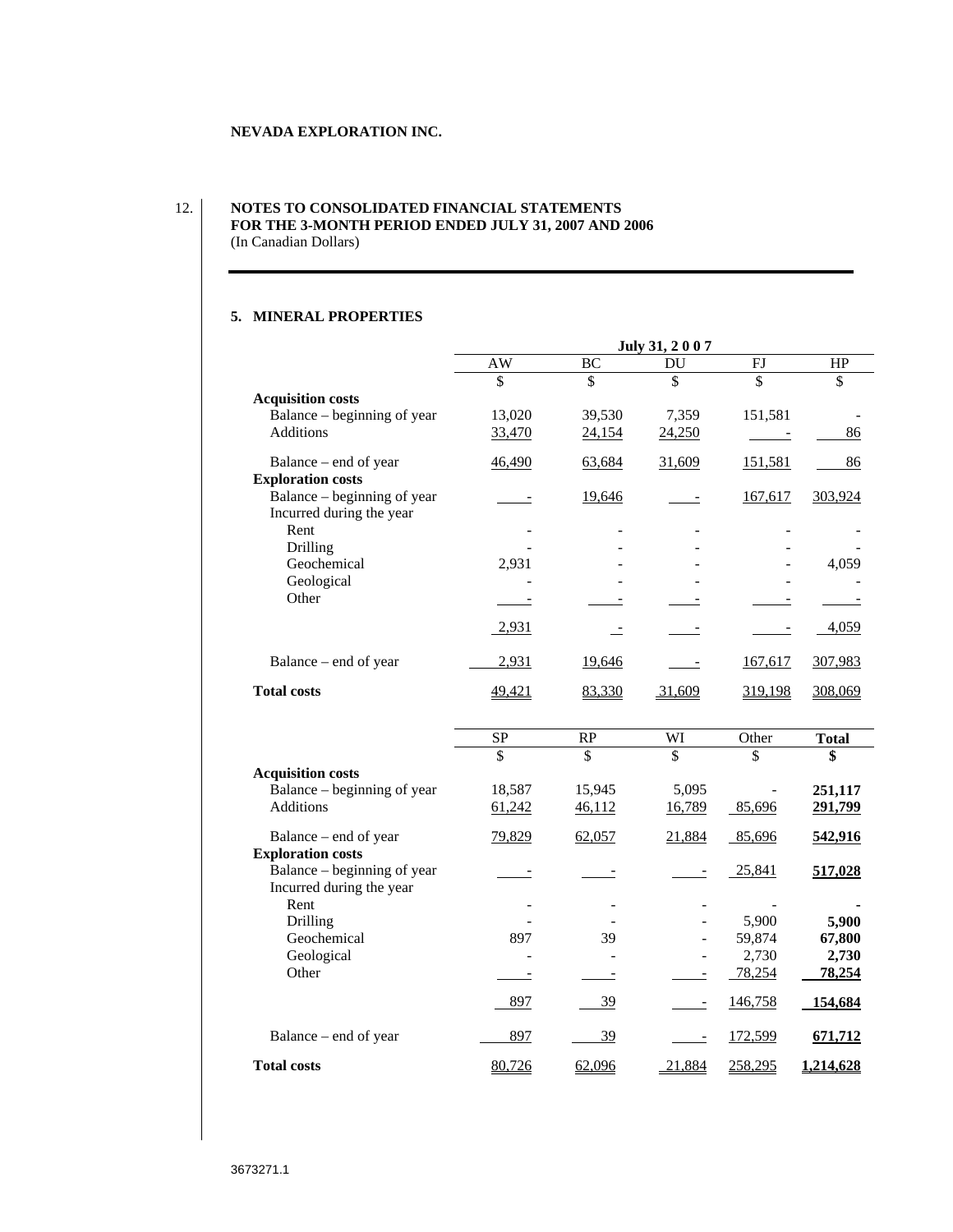## 13. **NOTES TO CONSOLIDATED FINANCIAL STATEMENTS FOR THE 3-MONTH PERIOD ENDED JULY 31, 2007 AND 2006** (In Canadian Dollars)

# **5. MINERAL PROPERTIES** (Continued)

|                             |                                 |                                                                                                                                                                                                                                      | April 30, 2007 |                                                                     |                  |
|-----------------------------|---------------------------------|--------------------------------------------------------------------------------------------------------------------------------------------------------------------------------------------------------------------------------------|----------------|---------------------------------------------------------------------|------------------|
|                             | $\overline{\phantom{1}}$ AW     | BC                                                                                                                                                                                                                                   | DU             | FJ                                                                  | HP               |
|                             |                                 | $\mathcal{L}$                                                                                                                                                                                                                        |                |                                                                     | $\mathcal{L}$    |
| <b>Acquisition costs</b>    |                                 |                                                                                                                                                                                                                                      |                |                                                                     |                  |
| Balance – beginning of year | <b>Contractor</b>               |                                                                                                                                                                                                                                      | $\sim 100$     | 147,624                                                             |                  |
| Additions                   | 13,020                          | 39,530                                                                                                                                                                                                                               | 7,359          | 3,957                                                               |                  |
| Balance – end of year       | 13,020                          | 39,530                                                                                                                                                                                                                               | 7,359          | 151,581                                                             | <u>المستندان</u> |
| <b>Exploration costs</b>    |                                 |                                                                                                                                                                                                                                      |                |                                                                     |                  |
| Balance – beginning of year | $\frac{1}{2}$ and $\frac{1}{2}$ | التقسيم المنا                                                                                                                                                                                                                        | $\frac{1}{2}$  |                                                                     | 117,185 251,748  |
| Incurred during the year    |                                 |                                                                                                                                                                                                                                      |                |                                                                     |                  |
| Rent<br>Drilling            | $\sim 100$ m $^{-1}$<br>$\sim$  | 827                                                                                                                                                                                                                                  |                | $\sim$<br>764                                                       | 174<br>857       |
| Geochemical                 | <b>Contract Contract</b>        | 18,598                                                                                                                                                                                                                               | $\sim 100$     | 19,236                                                              | 18,017           |
| Geological                  | $\sim 100$ m $^{-1}$            | 221                                                                                                                                                                                                                                  | $\sim 100$     | 30,432                                                              | 33,128           |
| Other                       | $\frac{1}{2}$                   |                                                                                                                                                                                                                                      |                | $\frac{1}{2} \left( \frac{1}{2} \right) \left( \frac{1}{2} \right)$ | تستنسب           |
|                             |                                 |                                                                                                                                                                                                                                      |                |                                                                     |                  |
|                             | $\frac{1}{2}$                   | 19,646                                                                                                                                                                                                                               | $\frac{1}{2}$  | 50,432                                                              | 52,176           |
| Balance – end of year       | $\frac{1}{2}$ and $\frac{1}{2}$ | 19,646                                                                                                                                                                                                                               | $\frac{1}{2}$  | 167,617                                                             | 303,924          |
|                             |                                 |                                                                                                                                                                                                                                      |                |                                                                     |                  |
| <b>Total costs</b>          | 13,020                          | 59,176                                                                                                                                                                                                                               | 7,359          |                                                                     | 319,198 303,924  |
|                             | SP                              | RP                                                                                                                                                                                                                                   | WI             | Other                                                               | <b>Total</b>     |
| <b>Acquisition costs</b>    |                                 |                                                                                                                                                                                                                                      |                |                                                                     |                  |
| Balance – beginning of year | $\sim 100$ m $^{-1}$            | $\sim$                                                                                                                                                                                                                               |                | $\sim$ $-$                                                          | 147,624          |
| Additions                   | 18,587                          | 15,945                                                                                                                                                                                                                               | 5,095          | $\frac{1}{2}$                                                       | 103,493          |
| Balance – end of year       | 18,587                          |                                                                                                                                                                                                                                      |                |                                                                     | 251,117          |
| <b>Exploration costs</b>    |                                 | 15,945                                                                                                                                                                                                                               | 5,095          | $\frac{1}{2} \left( \frac{1}{2} \right) \left( \frac{1}{2} \right)$ |                  |
| Balance – beginning of year | $\frac{1}{2}$ and $\frac{1}{2}$ | التسبب                                                                                                                                                                                                                               | المستنبين      | $\frac{1}{2}$                                                       | 368,933          |
| Incurred during the year    |                                 |                                                                                                                                                                                                                                      |                |                                                                     |                  |
| Rent                        | $\sim$ $ \sim$                  |                                                                                                                                                                                                                                      |                |                                                                     | 174              |
| Drilling                    | $\sim$ $-$                      |                                                                                                                                                                                                                                      | $\sim$ $-$     |                                                                     | 2,448            |
| Geochemical<br>Geological   | $\sim$ $-$                      |                                                                                                                                                                                                                                      | $\sim$ $-$     |                                                                     | 55,851<br>63,781 |
| Other                       | $\sim$ 100 $\sim$               |                                                                                                                                                                                                                                      |                | 25,841                                                              | 25,841           |
|                             | $\frac{1}{2}$                   | <u>ransmission in the set of the set of the set of the set of the set of the set of the set of the set of the set of the set of the set of the set of the set of the set of the set of the set of the set of the set of the set </u> | $\frac{1}{2}$  |                                                                     |                  |
|                             | $\frac{1}{2}$                   | التسبيب                                                                                                                                                                                                                              | $\frac{1}{2}$  | 25,841                                                              | 148,095          |
|                             |                                 |                                                                                                                                                                                                                                      |                |                                                                     |                  |
| Balance – end of year       | $\frac{1}{2}$                   | $\frac{1}{2}$                                                                                                                                                                                                                        | المستقبل       | 25,841                                                              | 517,028          |
| <b>Total costs</b>          | 18,587                          | 15,945                                                                                                                                                                                                                               | 5,095          | 25,841                                                              | <u>768,145</u>   |

3673271.1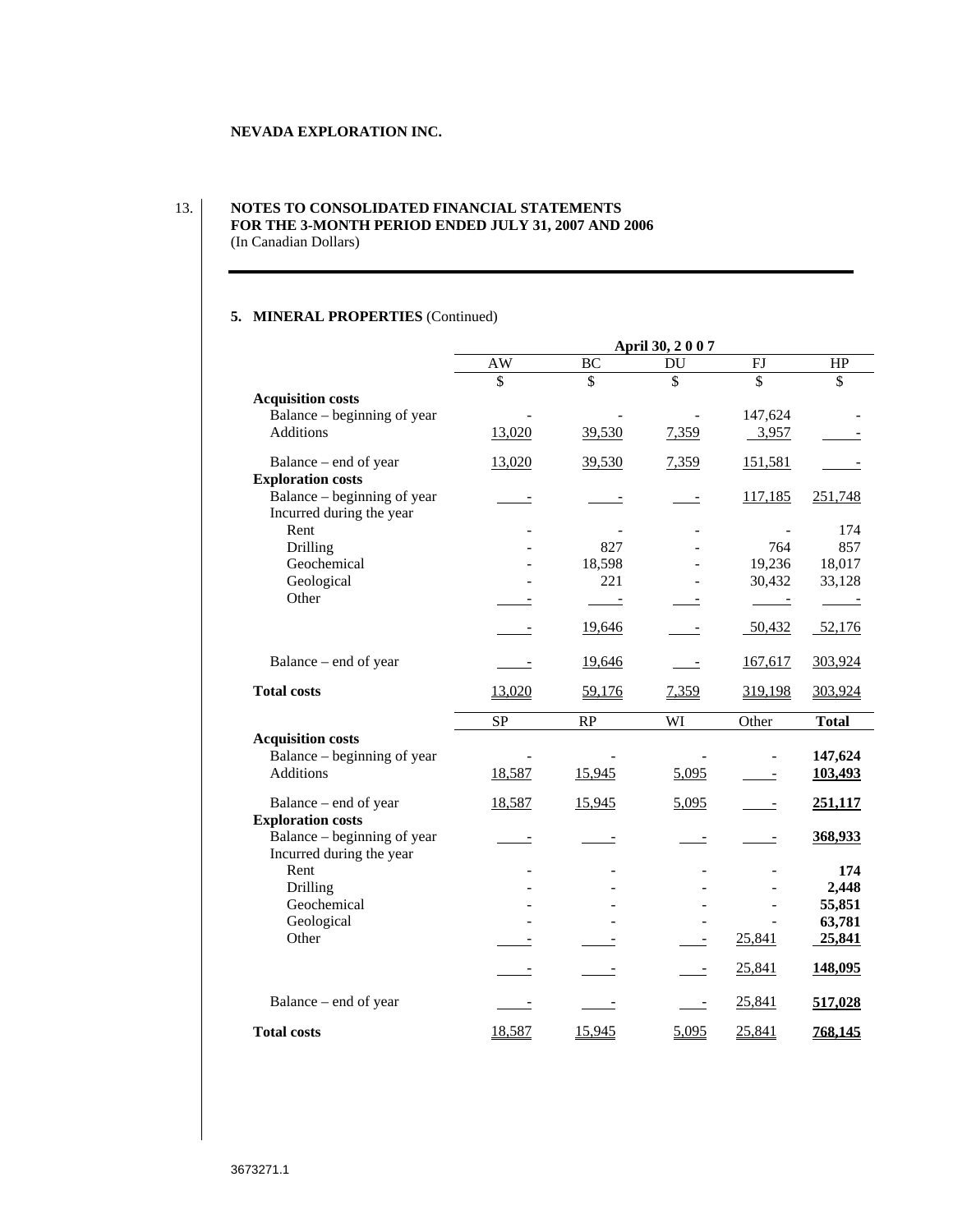## 14. **NOTES TO CONSOLIDATED FINANCIAL STATEMENTS FOR THE 3-MONTH PERIOD ENDED JULY 31, 2007 AND 2006** (In Canadian Dollars)

## **6. LAND DEPOSITS**

The Company deposited \$115,241 as security for reclamation on properties.

#### **7. CAPITAL STOCK**

Authorized, an unlimited number and without par value: Common shares, voting and participating. Issued and outstanding:

|                                                         | Common shares                     |             |
|---------------------------------------------------------|-----------------------------------|-------------|
|                                                         | Numbe:                            | Amount      |
| Balance - December 31, 2006                             | 41,666,667                        | \$3,708,918 |
| Additional paid-up capital relating to shares issued in |                                   |             |
| prior years                                             |                                   | 278,912     |
| C Level Bio International Holding Inc., capital stock   |                                   |             |
| and deficit                                             | 8,250,000                         | 797,648     |
| Share issue costs and RTO expenses                      |                                   | (920, 863)  |
| Private placement <sup>(i)</sup>                        | 2,000,000                         | 1,200,000   |
| Warrant valuation                                       | and the control of the control of | (314,906)   |
| Balance - April 30, 2007                                | 51,916,667                        | 4,749,709   |
| Issuance of shares                                      | 876,067                           | 276,911     |
| Balance - July 31, 2007                                 | 52,792,734                        | \$5,026,620 |

 $\ldots$  On April 23, 2007, the Company completed a private placement by issuing 2,000,000 units at \$0.60 per unit. Each unit is comprised of one common share and one-half common share purchase warrant, exercisable for a period of 24 months at \$0.75 pershare. The agent received a cash commission amounting to \$90,000, which is included in share issue costs. The warrants were valued at \$314,906 and the following assumptions were used: expected volatility of 112%; expected dividend yield of 0%; risk-free interest rate of 3.25% and expected life of 2 years.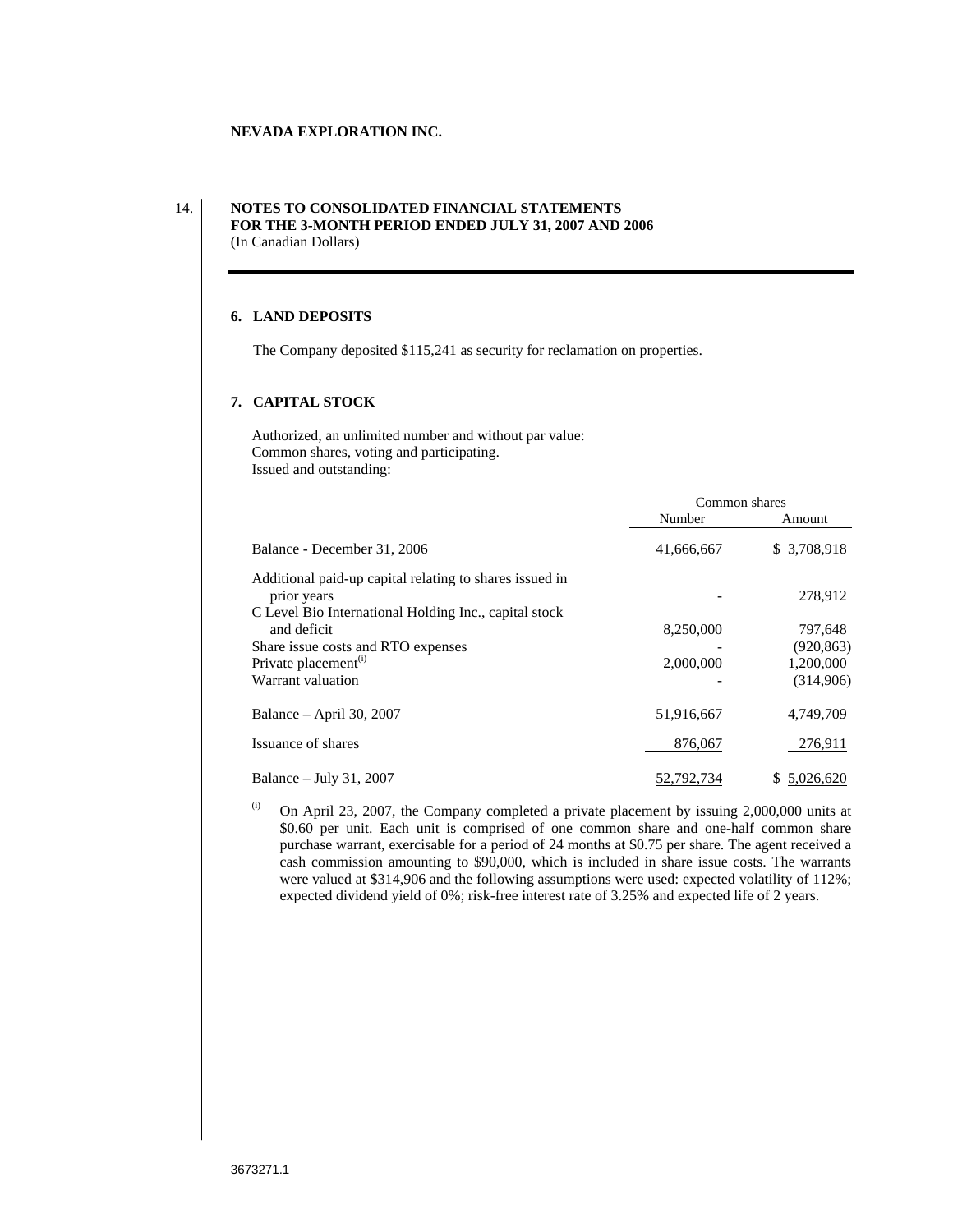## 15. **NOTES TO CONSOLIDATED FINANCIAL STATEMENTS FOR THE 3-MONTH PERIOD ENDED JULY 31, 2007 AND 2006** (In Canadian Dollars)

#### **8. STOCK OPTIONS AND WARRANTS**

The Company has a stock options plan under which it is authorized to grant options to executive officers and directors, employees and consultants enabling them to acquire up to 10% of the issued and outstanding common stock of the Company. Under the plan, the exercise price of each option equals the market price, minimum price or a discounted price of the Company's stock as calculated on the date of grant. The options can be granted for a maximum term of five years, and vest at the discretion of the board.

|                                                   |                                                                          | Warrants      |                                          |           | <b>Stock Options</b>     |                                 |
|---------------------------------------------------|--------------------------------------------------------------------------|---------------|------------------------------------------|-----------|--------------------------|---------------------------------|
|                                                   |                                                                          | Fair<br>value | Weighted<br>average<br>exercise<br>price | Number    | Fair<br>value            | Weighted<br>average<br>exercise |
|                                                   | Number                                                                   |               |                                          |           |                          | price                           |
| Outstanding,<br>December 31, 2006                 | 6,998,051                                                                | 1,687,507     | 0.52                                     | $\sim$    | $\overline{\phantom{a}}$ | $\overline{\phantom{a}}$        |
| Granted<br>Warrants and<br>options resulting      | 1,799,999                                                                | 595,415       | 0.59                                     | 1,650,000 | 796,770                  | 0.60                            |
| from the RTO                                      | 325,000                                                                  | 50,110        | 0.20                                     | 825,000   | 164,909                  | 0.20                            |
| Outstanding,<br>April 30, 2007                    | 9,123,050                                                                | 2,333,032     | 0.52                                     | 2,475,000 | 961,679                  | 0.47                            |
| Exercised                                         | 876,067                                                                  | 276,911       |                                          |           | $\sim$                   |                                 |
| Granted                                           | and the contract of the contract of<br>and the state of the state of the | $\sim$        |                                          | 1,350,000 | 820,107                  |                                 |
| Outstanding,<br>July 31, 2007<br>Number currently | 8,246,983 2,056,121                                                      |               |                                          | 3,825,000 | 1,781,785                | 0.59                            |
| exercisable                                       | 8,246,983                                                                |               |                                          | 995,000   |                          |                                 |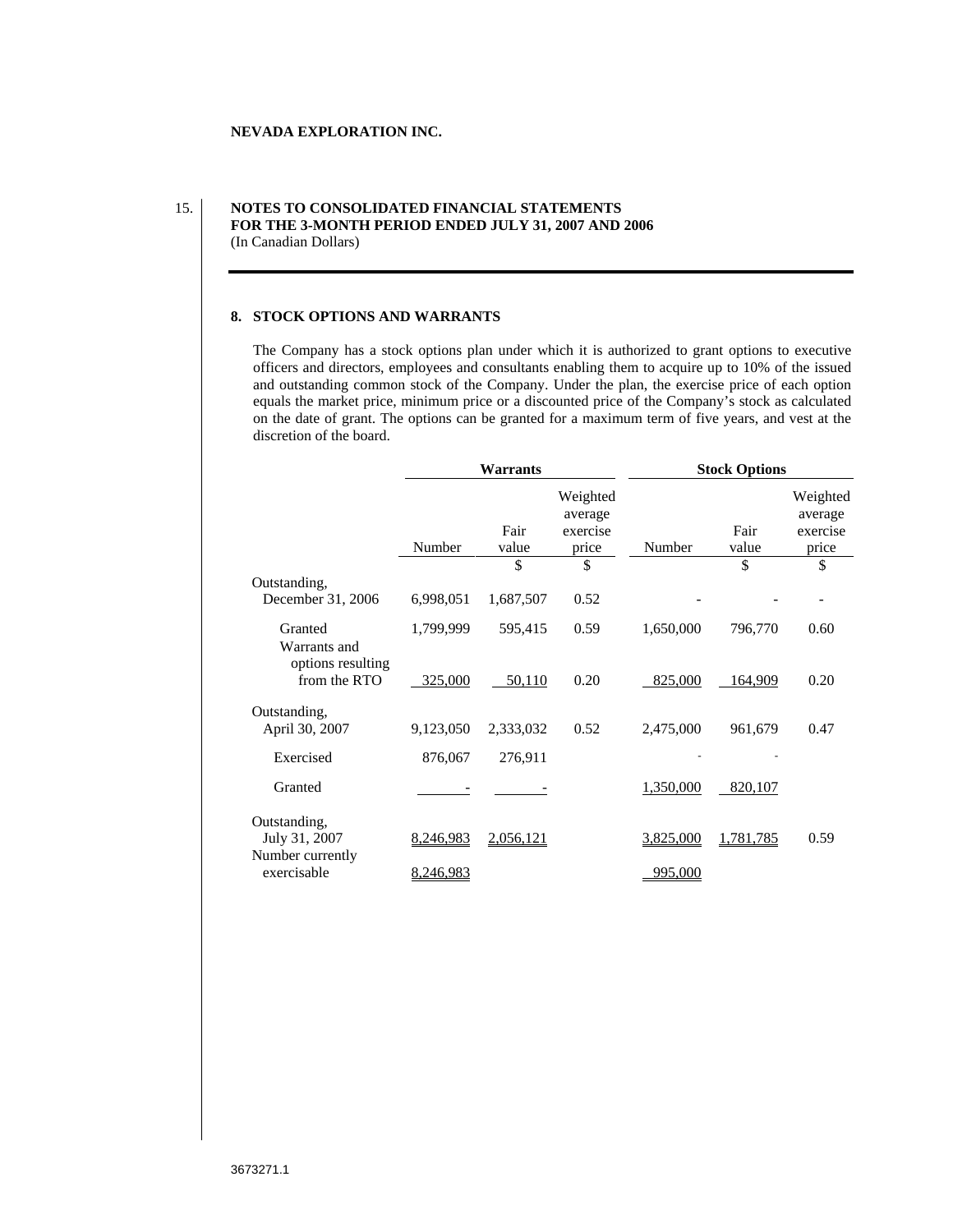## 16. **NOTES TO CONSOLIDATED FINANCIAL STATEMENTS FOR THE 3-MONTH PERIOD ENDED JULY 31, 2007 AND 2006** (In Canadian Dollars)

#### **8. STOCK OPTIONS AND WARRANTS** (Continued)

The following incentive stock options and share purchase warrants were outstanding at July 31, 2007:

|                      | Number    | Exercise |                    |
|----------------------|-----------|----------|--------------------|
|                      | of shares | price    | Expiry date        |
|                      |           |          |                    |
| <b>Stock options</b> | 495,000   | 0.20     | February 27, 2008  |
|                      | 330,000   | 0.20     | October 3, 2011    |
|                      | 1,000,000 | 0.60     | March 9, 2012      |
|                      | 650,000   | 0.60     | April 30, 2012     |
|                      | 500,000   | 0.60     | May 15, 2012       |
|                      | 850,000   | 0.95     | June 8, 2012       |
| Warrants             | 325,000   | 0.20     | September 29, 2008 |
|                      | 533,333   | 0.30     | June 30, 2008      |
|                      | 2,788,651 | 0.45     | February 27, 2008  |
|                      | 3,333,333 | 0.60     | August 27, 2008    |
|                      | 266,666   | 0.60     | February 27, 2008  |
|                      | 1,000,000 | 0.75     | April 23, 2009     |

#### **STOCK-BASED COMPENSATION**

During the period, the Company granted 1,200,000 options (none in 2006). The fair value using the Black-Scholes option pricing model resulted in a stock-based compensation expense of \$329,855 for the vesting portion, which was also recorded as contributed surplus on the balance sheet.

The following weighted average assumptions were used for the Black-Scholes valuation of stock options and warrants issued:

|                                           | <b>July 31,</b><br>April 30<br>. |  |
|-------------------------------------------|----------------------------------|--|
|                                           | 2007<br>$2007$<br>200            |  |
|                                           |                                  |  |
| Risk-free interest rate<br>3.15% to 4.18% | 3.15% to 4.18%                   |  |
| Expected life of options/warrants         | 1 to 5 years<br>1 to 5 years     |  |
| Annualized volatility                     | 112%<br>112%                     |  |
| Dividend rate                             |                                  |  |

#### **9. CONTRIBUTED SURPLUS**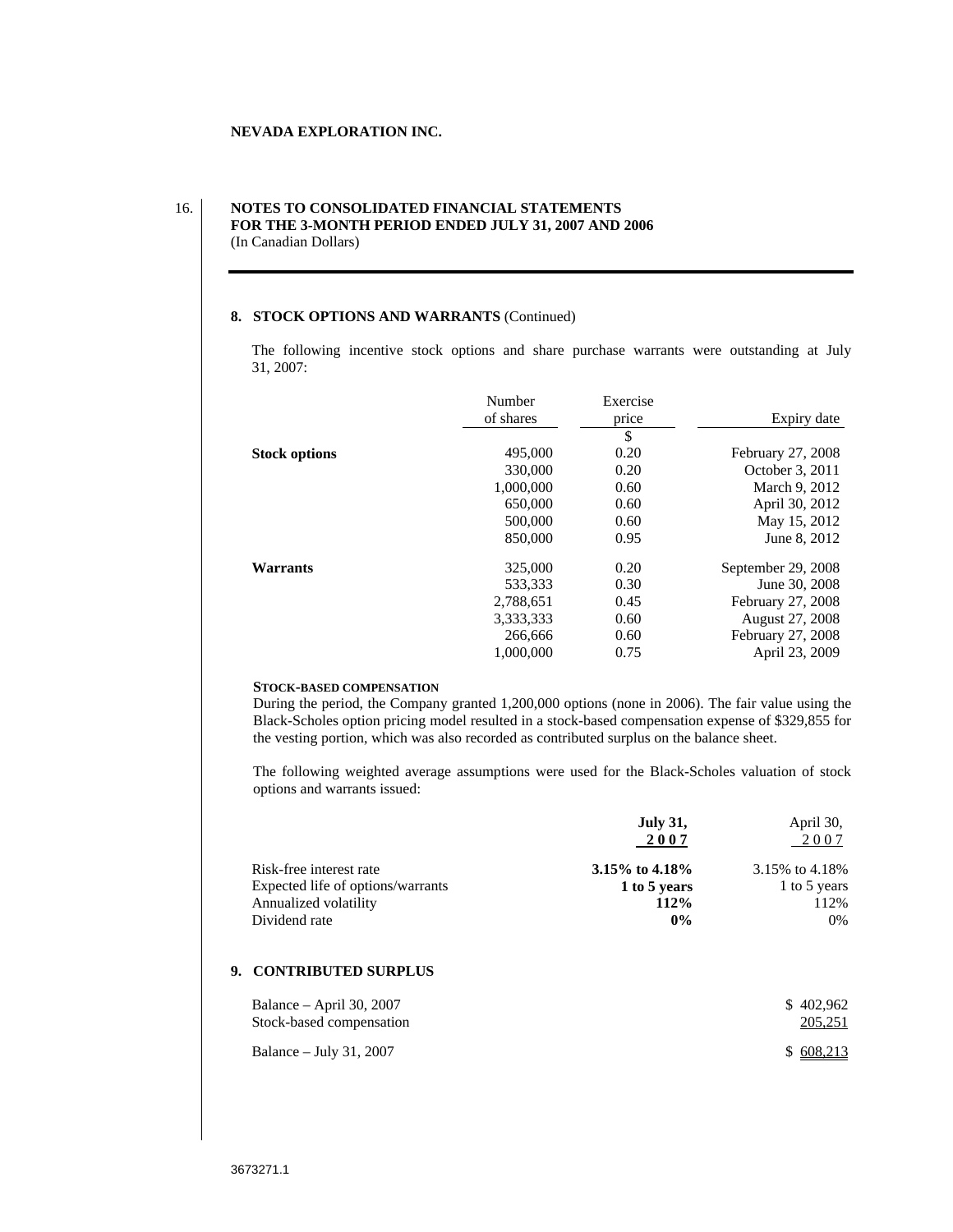### 17. **NOTES TO CONSOLIDATED FINANCIAL STATEMENTS FOR THE 3-MONTH PERIOD ENDED JULY 31, 2007 AND 2006** (In Canadian Dollars)

## **10. COMMITMENTS**

a) The Company has entered into operating leases for an amount of \$268,268. Future minimum lease payments are as follows:

| 2008                | 130,068              |  |  |  |
|---------------------|----------------------|--|--|--|
| $\frac{2009}{2010}$ | $27,200$<br>$22,200$ |  |  |  |
|                     |                      |  |  |  |
|                     |                      |  |  |  |
| 2011<br>2012-2014   | 22,200<br>66,600     |  |  |  |
|                     |                      |  |  |  |
|                     | $\sqrt[4]{268,268}$  |  |  |  |

b) The Company entered into a 10 years lease agreement with Julian Tomera Ranches, Inc. ("Tomera Lease") covering approximately 2,225 acres of land in Humboldt County, Nevada. The lease gives the Company mining rights on the property during the period. Pursuant to the terms of the lease, the Company made an initial contribution of \$32,538 in October 2004, with additional annual \$17,481 payments in 2005, 2006, and 2007. Effective in 2008, the annual lease payments will be \$22,200. The agreement also calls for the Company to pay Tomera a royalty of 3% of Net Smelter Returns from production, if any, on the land covered by the Tomera Lease. The Company is also obligated to pay Battle Mountain Gold Exploration Corp. a royalty of 1.25% of Net Smelter Returns from production of the "HP Property" and "FJ".

#### **11. FINANCIAL INSTRUMENTS**

The Company's financial instruments consist of cash and cash equivalents, subscriptions receivable, sales taxes receivable, loans receivable, deposits and accounts payable and accrued liabilities. Unless otherwise noted, it is management's opinion that the Company is not exposed to significant interest or credit risk arising from these financial instruments. The Company is exposed to financial risk arising from fluctuations in foreign exchange rates and the degree of volatility of these rates. A significant portion of the Company's expenses is denominated in US dollars. Consequently, certain assets, liabilities and operating expenses are exposed to currency fluctuations. The Company does not use derivative instruments to reduce its exposure to foreign currency risk. The fair value of these financial instruments approximates their carrying values, unless otherwise noted.